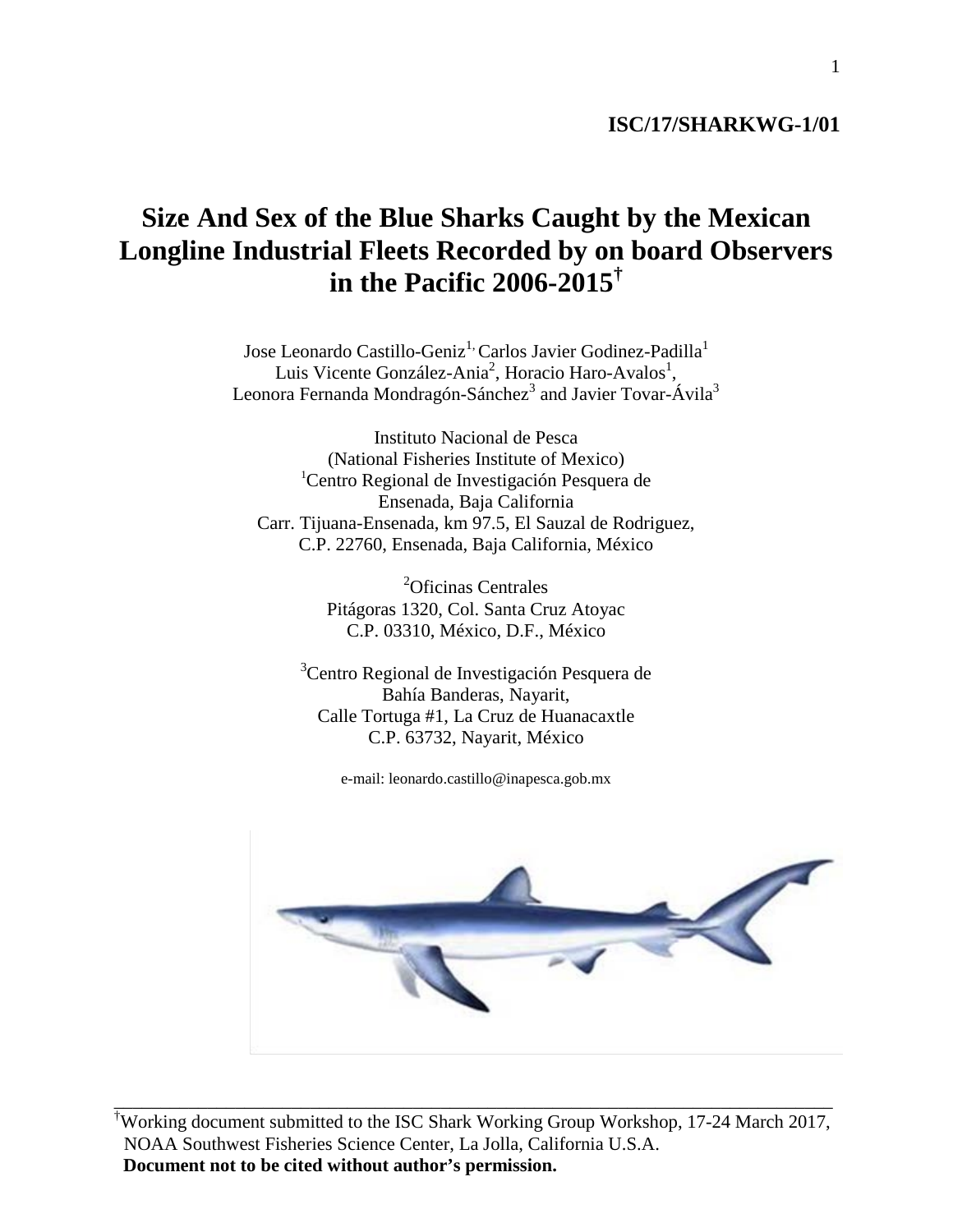## **SIZE AND SEX OF THE BLUE SHARKS CAUGHT BY THE MEXICAN LONGLINE FLEETS RECORDED BY ON BOARD OBSERVERS IN THE PACIFIC 2006-2015**

#### **Abstract**

This aim of this working paper is to contribute to the knowledge of the spatially and temporal length and sex structure of the blue shark in the North Pacific Ocean with recent information from the Mexican longlines fleets which operate in the west coast of the Mexican Pacific. Data on 71,803 blue sharks measured on board by observers from two principal fleets (Ensenada and Mazatlan) during 2006-2016 were used to describe the size composition of the blue shark catches in two regions: the west coast of the Peninsula of Baja California and the central Mexican Pacific. Results indicate significant differences in sizes and maturity condition of the blue sharks in terms of season (quarter) and zone. Immature or juveniles blue sharks of both sexes compose principally (76.8%) the observed catches along the west coast of the Peninsula of BC. Mature blue sharks were predominant (59.8%) in the southern catches of the Mazatlan fleet. The present work detected a "hot spot" area with a significant aggregation of blue shark gravid females in oceanic waters just in front of the tip of the Peninsula of Baja California.

#### **Introduction**

The blue shark, *Prionace glauca* (Linnaeus, 1758) is the most common and widely distributed shark in subtropical and temperate oceanic waters (Castro, 2011). Because of its cosmopolitan distribution large numbers are caught by several fisheries around the world, principally as bycatch but also as a target species in diverse pelagic fisheries (Nakano and Stevens, 2008). The species is highly migratory with complex movement patterns related to its life history. Blue sharks prefer temperatures between 12°C and 20°C and its relative abundance is generally low in equatorial waters and increase with latitude (Strasburg, 1958; Last and Stevens, 1994). In 1994 Nakano published one of the most comprehensive and extended studies of the movement patterns of *P. glauca* in the North Pacific. This author proposed a movement model that explained the complex migrations between different blue shark ground stages (mating, parturition and nursery grounds), suggesting that the pupping grounds (sub-adults) are located mainly in the North at 35-45°N, whereas adults commonly occur in southern waters. Because of the large numbers of blue sharks removed by fisheries the IUCN has assessed *P. glauca* as a species Near Threatened species (Stevens, 2009).

† Working document submitted to the ISC Shark Working Group Workshop, 17-24 March 2017, NOAA Southwest Fisheries Science Center, La Jolla, California U.S.A. **Document not to be cited without author's permission.**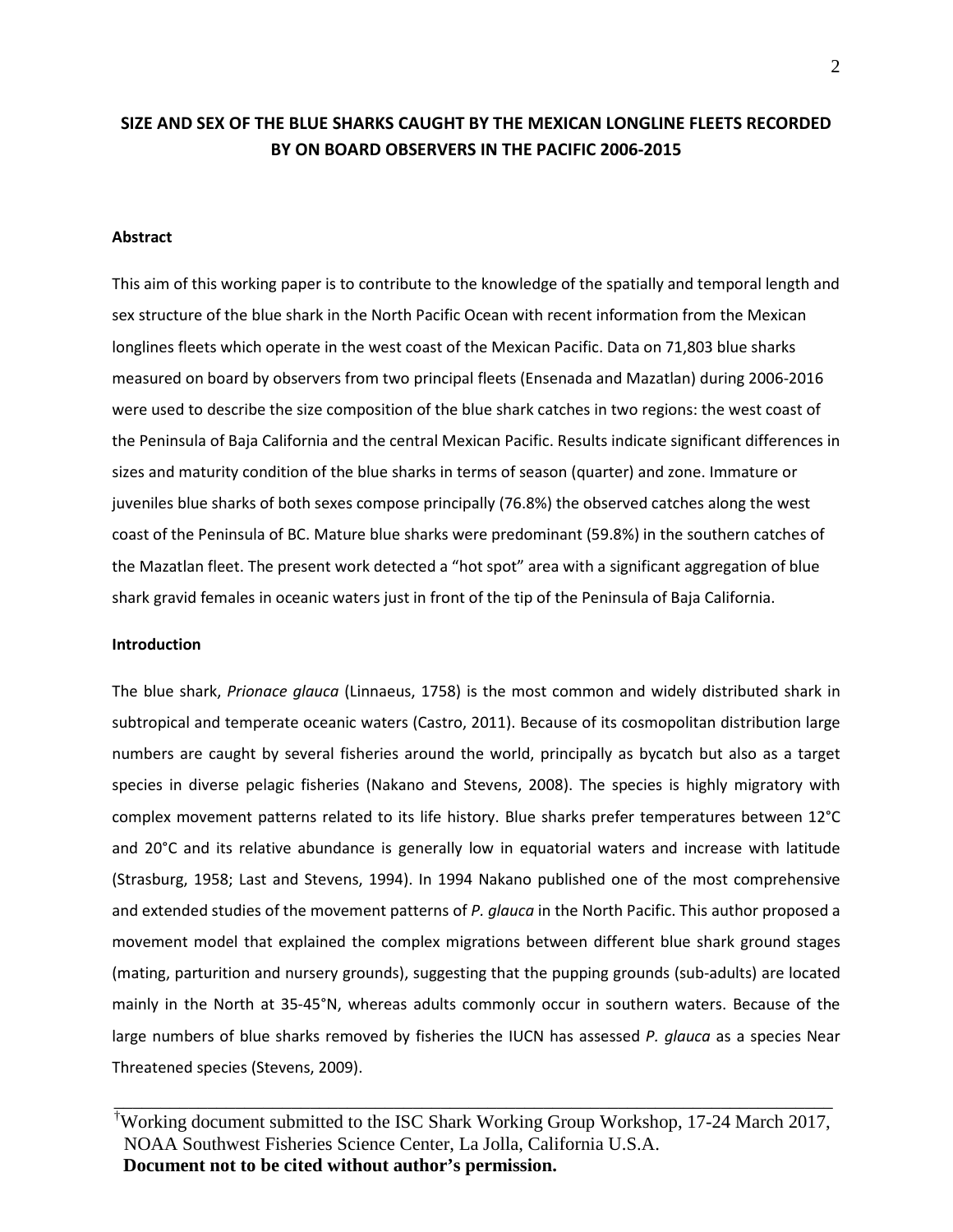Blue sharks represent a valuable source of food (meat), employment and business for diverse fishery communities along the northern and central west coast of Mexico. It is recorded as the most abundant shark species in the landings of the Mexican industrial longline fleets (vessels longer than 10 m in length) which operate in Northern and Central Mexican Pacific waters (Tovar-Avila *et al*., 2011 ISC/11/SHARKWG-1/8; Vögler *et al*. 2012); as well as in the landings of the artisanal shark fishery along the west coast of the Peninsula of Baja California (PBC) (Cartamil *et al*. 2011; Sosa-Nishizaki *et al*., 2002 and 2008). Blue shark catches increased from less than 500 t in the 1970s to around 1,000 in the 1990s, and 4,000 t in the second half of the 2000s, reaching the highest catch reported in 2014 (5,500 t)(Sosa-Nishizaki, 2011; Sosa-Nishizaki and Castillo-Geniz, 2014).

The management of sharks fisheries in Mexican waters from both littorals, including the blue shark catches, is conducted through commercial permits and diverse regulations contained in the Mexican Official Standard NOM-029-PESC-2006, Shark and Rays Responsible Fisheries. This law was published in February 14, 2007 in the Federal Gazzete (SAGARPA, 2007). Regulations in the NOM-029-PESC-2006 include several important measures like the permanent ban since 2007 for new shark commercial permits, specific shark fishery areas exclusion by fleets, prohibition of use driftnets in all commercial shark vessels longer than 10 m length, mandatory use of VMS in all the industrial vessels, and the total prohibition for shark finning practices in Mexican waters. Another important contribution of the NOM-029-PESC-2006 was the establishment of a shark observer program (POT) which operates onboard the industrial fleets. A general description of the POT operations is provided by Castillo-Geniz *et al*. (2014). It is important to mention that the POT operates in a voluntary basis for vessels participation.

The present work provides the first analysis of size and sex composition for the blue sharks catches of longline vessels based in the ports of Ensenada (north Mexican Pacific) and Mazatlan (Central Mexican Pacific) collected through the POT during 2006-2015. Vessels based in the port of Ensenada operate along the west coast of the PBC, in temperate waters with influence of the California Current, whereas vessels based in the port of Mazatlan operate in warmer waters of the Central Mexican Pacific.

### **Material and Methods**

Two different sources were consulted to determine the percentage of coverage of the POT through the period 2006-2015: 1) The notice of arrival ("Aviso de Arribo") and 2) The commercial shark fishery logbooks ("Bitácora de Pesca commercial de Tiburon en Embarcaciones de Mediana Altura"). Both

<sup>†</sup> Working document submitted to the ISC Shark Working Group Workshop, 17-24 March 2017, NOAA Southwest Fisheries Science Center, La Jolla, California U.S.A. **Document not to be cited without author's permission.**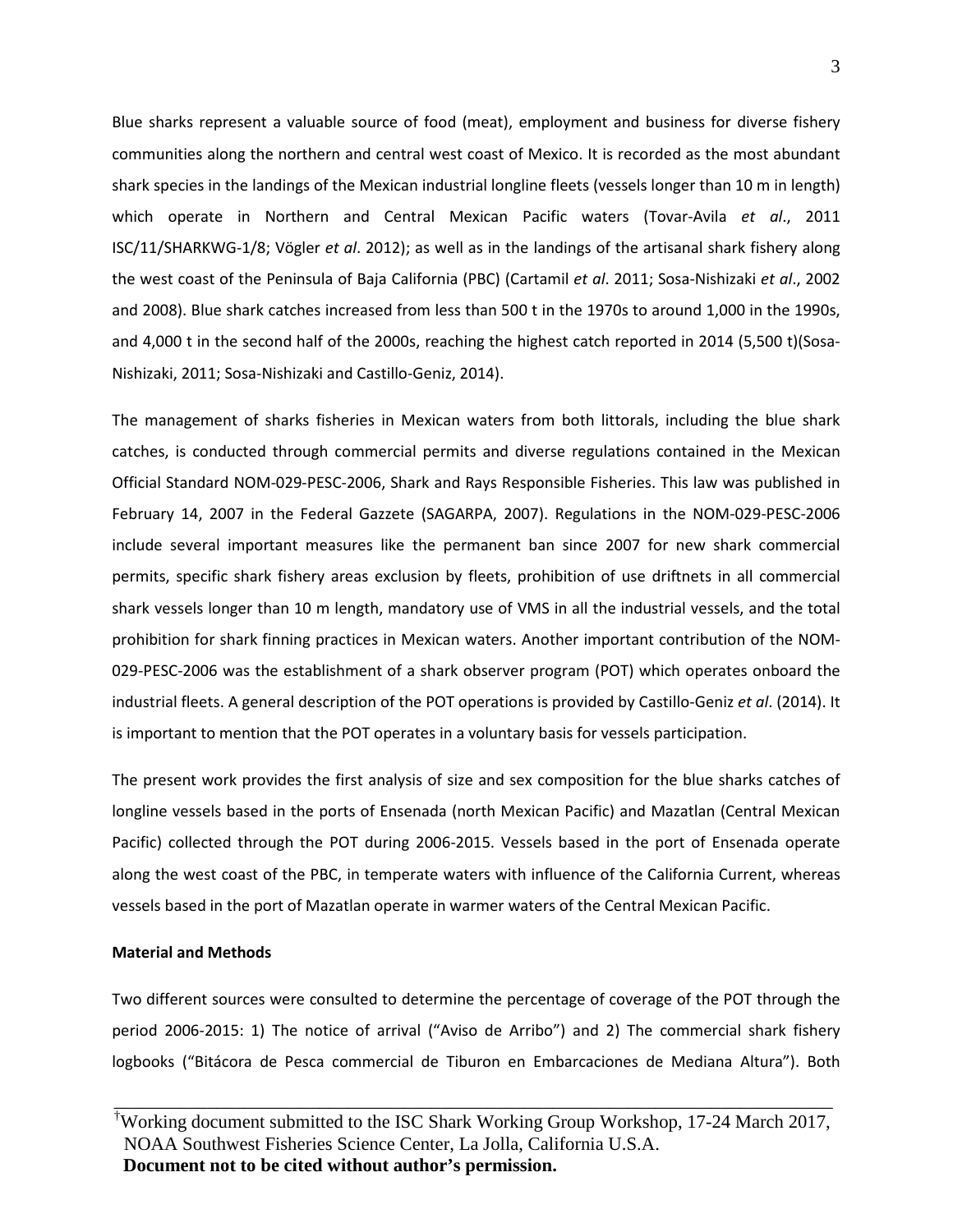documents are mandatory for all industrial shark fishing vessels and represent the main instruments to collect statistical information of the fishery. Table 1 shows the total number of trips and sets observed by year in the longline fishery industrial fleet which has operated in the Mexican northern and central Pacific during 2006-2016. It also includes the observed coverage percentage per year, 8.7% out of a total of 58,759 fishing sets conducted were observed during eleven years. Data on length, sex and maturity condition of blue sharks were documented on board by certified observers participating in the POT. The morphometric measurements (Total Length TL, Furcal Length FL and Precaudal Length PCL) were obtained following Compagno (1984). FL was used as the standard measurement to determine the size of the sharks in the present study. Length and sex data were separated by year quarters of the year and fishing zone (North and South) considering the fishery grounds of Ensenada and Mazatlan fleets respectively. To assess possible differences in FL of the blue sharks (combined sexes) caught in difference zones and seasons a Generalized Linear Model (GLM) in function of the quarter, the zone and the interaction effect of both variables were applied (McCullagn and Nelder, 1989) was applied. The GLM was performed in the R environment, version 3.3.2 (R Core Team, 2016). GLM with several probability distributions of error were applied and compared with the Akaike information criterion (Akaike, 1974).

For the special and temporal distribution of blue shark catches maps were built using the software ArgGIS® 10.3 (ESRI, 2014). Length and sex data were agglutinated in 1x1° (lon x lat) spatial bins because this resolution fits better to the spatial scale of the fishery grounds of the longline industrial fleet. The estimated length at 50% maturity (193 cm TL or 145 cm PCL for both sexes according to Sippel *et al*. (2016 ISC/16/SHARKWG-1) was used to separate immature from mature measured blue sharks. Gravid females were identified on board by the presence of embryos in their uteri. Spatially explicit size and sex data were available through the POT operating on board the Ensenada and Mazatlan longline fleets.

#### **Results**

The POT observed 5,435 longline sets during 2006-2016 for both fleets, Ensenada and Mazatlan (Fig. 1A). Blue sharks were caught in 94% of the total observed sets (Fig. 1.B)(Table 1). The proportion of sets with capture of blue sharks observed in the Ensenada and Mazatlan fleets was 96.7% and 92.2%, respectively (Table 2). A total of 71,803 blue sharks were measured on board of vessels from both fleets. Females accounted for 29.6% of the recorded blue sharks whereas males up to 70.4%. Males size ranged of 46-333.7 cm FL (155.9  $\pm$  0.1 cm FL), similar to the females range 47-333.7 cm FL (150.1  $\pm$  0.3 cm FL).

<sup>†</sup> Working document submitted to the ISC Shark Working Group Workshop, 17-24 March 2017, NOAA Southwest Fisheries Science Center, La Jolla, California U.S.A. **Document not to be cited without author's permission.**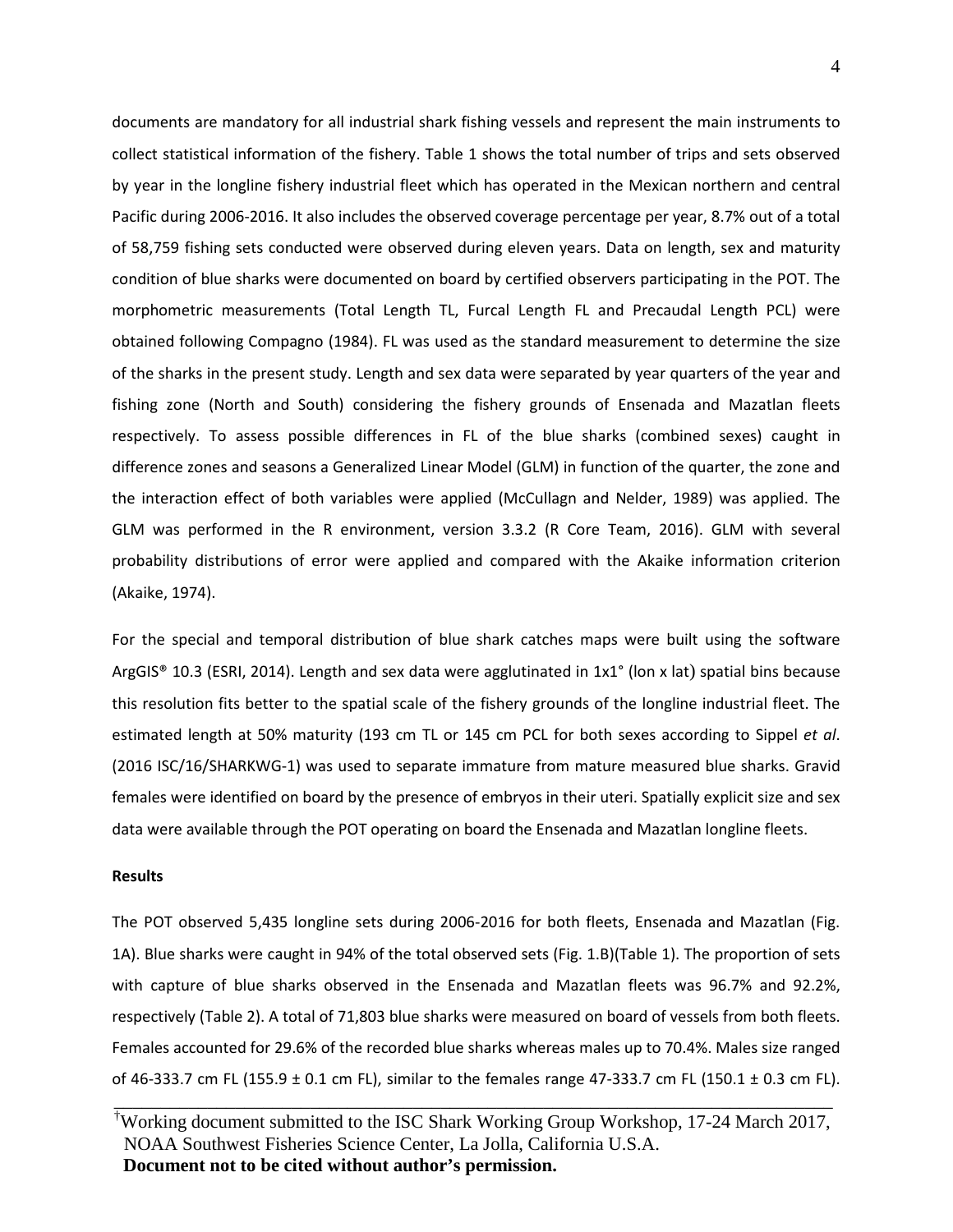The numbers by fleet were: Ensenada with 24,644 sharks, 55.7% was males and 44.3% females. The proportion of immature and mature males was 74% and 26%, respectively. Females 80.4% immature and 19.6% mature. In Mazatlan fleet were measured 47,159 blue sharks, which 78.1% was males and 21.9% females. Males showed an almost equal proportion of immature (43.1%) and mature (56.9%) Large number of females was mature (70.2%) and 29.8% was immature.

On board Ensenada vessels 24,644 blue sharks were measured (55.6% males and 44.4% females) with a size range 50-333.7 cm FL (136.8 ± 03 cm FL) for males and 47 - 333.7 cm FL (130.5 ± 0.3 cm FL) for females (Fig. 2A). On board Mazatlan vessels 47,159 blue sharks were measured, with a significant different sex ratio (78.1% males and only 21.9% females). The size of males caught by this fleet ranged 46-333.7 cm FL (163.0  $\pm$  0.1 cm FL) whereas females ranged 60 - 333.7 cm FL (170.9  $\pm$  0.3 cm FL) (Fig. 2B). In Table 3 is presented the mean and standard deviation, including sample size of the blue sharks measured by sex, quarter, year by fleet during 2006-2016.

#### *Statistical analysis of blue shark length (FL) spatial distribution*

The model with Gamma distribution of the errors with reverse link function (1/ mu) presented the lowest AIC value (-41015.09) (Table 4). The effect of quarter, zone and the interaction between both variables were significant and thus included in the GLM model:

$$
g\vert m(\text{LF} \approx \text{Quarter} + \text{Zone} + \text{Quarter:} \text{Zone}, \text{family} = \text{Gamma}(\text{link} = \text{inv}))
$$

Figure 3 shows the shark FL in the North zone (Ensenada fleet) have much more dispersed distribution and are more visibly different between quarters (Q), especially Q3 with mean 140.4 cm FL (SD 38.9) (Fig. 3C), which was larger than in other zones. In the Southern zone (Mazatlan fleet) the sizes are distributed quite symmetrically (normal distribution type), with similar average size among the four quarters and considerably larger than the total average size of the North zone (Table 3). The ANOVA test of the GLM showed that the bue shark FL was significantly different between zones (deviance residual 669.1521, (Table 5) and also between quarters. The largest mean FL of blue shark for the North region was estimated for the Q3 (140.4 cm FL), whereas the lowest was estimated for the Q2 (130.cm FL). The blue sharks captured in Southern waters presented the largest means size during Q2 (166 cm FL) and the lowest during.

All three terms in the models were highly significant for combined sexes, males and females (Table 3),

<sup>†</sup> Working document submitted to the ISC Shark Working Group Workshop, 17-24 March 2017, NOAA Southwest Fisheries Science Center, La Jolla, California U.S.A. **Document not to be cited without author's permission.**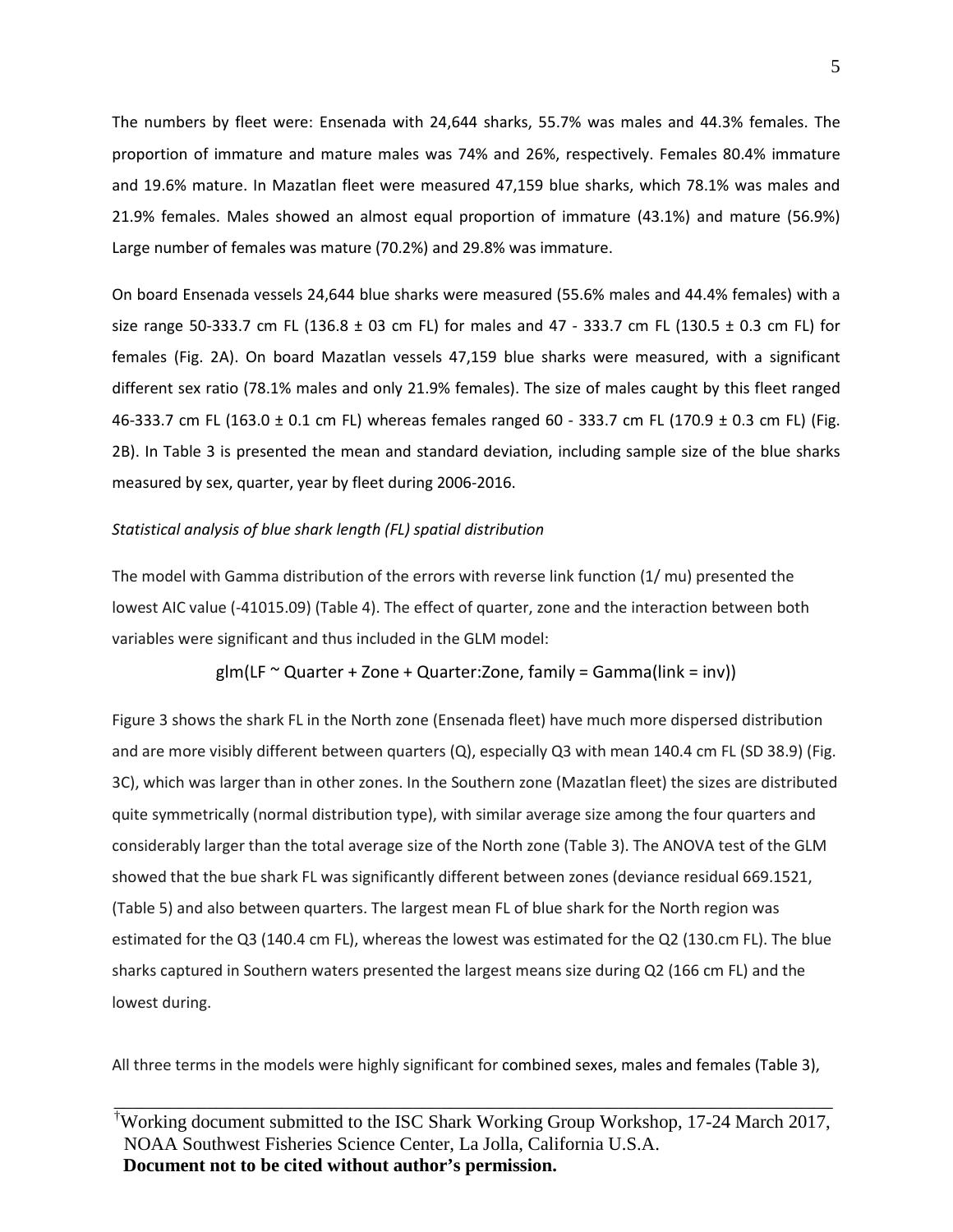indicating statistical differences in mean FL between north and south, and among quarters within each zone, small differences in the last resulting significant because of the high sample sizes (in the order of thousands).

The Akaike information criterion (AIC) also presented the lowest values for Gamma models with inverse link function used for the analyses of both males and females FL. The best model indicated all three terms: quarter, zone, and the interaction of both, are significant in the variation of blue shark FL along quarters and zones for each sex. The results of these 2 GLMs conducted for FL of males and females of *P. glauca* show similar pattern to those in the model of combined sexes. Females showed the largest FL means in the southern region with lower dispersion in contrast with females caught in the northern region (Fig. 2 and Fig. 3) (Table 3). In the northern zone off the west coast of BC, quarterly FL averages for males were very similar, although in Q3 a larger mean was observed. In the case of blue shark males caught by the Mazatlan longline fleet in the southern zone, those presented larger sizes but the mean was quite similar and stable through quarters during 2006-2015 (Table 3; Fig. 3).

In the three models applied (combined sexes, males and females), the "zone" factor explained the largest variation in FL, followed by the "quarter" factor (Table 5).

#### *Blue shark catches distribution by size and sex*

The statistical analysis of the size structure of the blue shark catches observed resulted in significant difference between the fishery grounds of both longline fleets. Fernandez-Mendez *et al.* (2016, ISC/16/SHARKWG-1/25) used 22.87° N as the arbitrary latitudinal limit that separates the principal fishery grounds of the Ensenada and Mazatlan fleets. Mapping quarterly the proportion of immature and mature blue sharks catches it is clear that the catches obtained north to 23° N along the west coast of PBC were dominated with small immature individuals < 193 cm TL during Q1,Q2 and Q4. In Q3 was observed an extensive presence of mature sharks in the southern region between 108° and 118°W (Fig. 4). The sex ratio of observed blue shark catches was also mapped showing that there is an apparent sexual segregation with females being dominant the northern region and males outnumbered in the central Pacific of the Mexican coast (Fig. 5). Only in Q1 and Q4 females were more frequent in the catches along the northern PBC. Although the annually closure fishery season since 2012 (May 1 – July

† Working document submitted to the ISC Shark Working Group Workshop, 17-24 March 2017, NOAA Southwest Fisheries Science Center, La Jolla, California U.S.A. **Document not to be cited without author's permission.**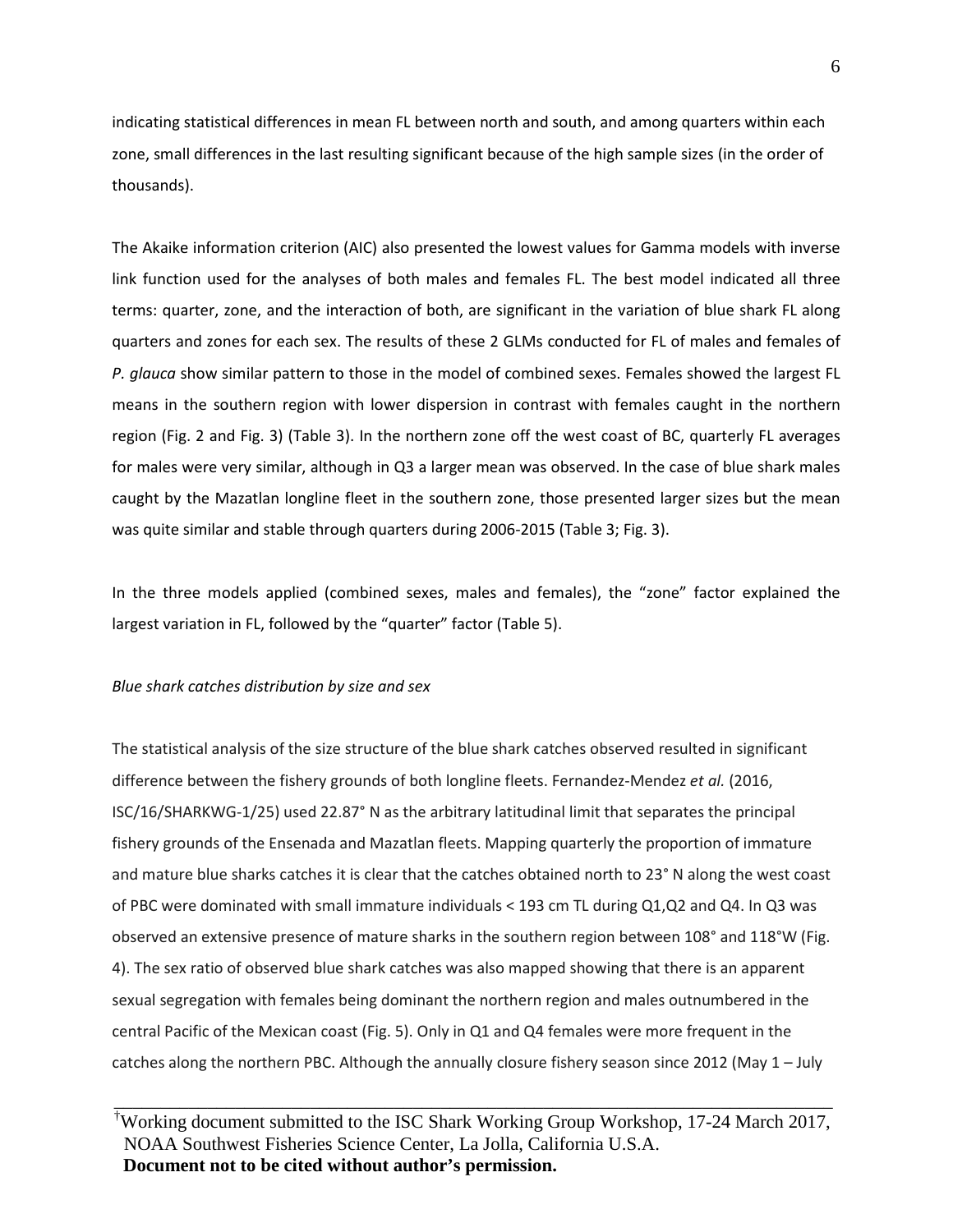31) has affected the collection of data in the last five years, numerical samples of blue sharks are still high and consistent to demonstrate such seasonal pattern.

Finally it was examined roughly the spatial distribution and relative abundance of 1,874 blue shark gravid females caught during 2006-2015 by the Mexican longline industrial fleets. All gravid females ranged 143-333.7 cm FL. The Ensenada fleet fished 577 gravid females (143-304 cm FL) along the west coast of the PBC. A larger number of pregnant females was caught southern in the central Mexican Pacific, 1,297 (143-333.7 cm FL) (Fig 6A). There was a significant aggregation ("hot spot") in term of numbers of females with embryos in oceanic waters just in front of tip of the PBC, especially in winter months (Fig. 6B).

#### **Discussion**

Due to its wide geographic distribution and abundance *P. glauca* is the shark species that provides the largest catches and landings in terms of individuals in the Mexican Pacific (Sosa-Nishizaki and Castillo-Geniz, 2016). Several industrial and artisanal fleets have fished for blue sharks along the Mexico's EEZ, in open and coastal waters respectively. It is also probably one of the most shark species studied in Mexico (Sosa-Nishizaki *et al*. 2002, Sosa-Nishizaki *et al*. 2008, Carrera-Fernandez *et al*. 2010, Cartamil *et al*. 2011, Cruz-Ramirez *et al*., 2011 and 2012, Vögler *et al*. 2012, Ramirez-Amado *et al*. 2013 and Santana-Hernández and Valdez-Flores, 2014). Along the west coast of the PCB (23° N – 33° N) blue sharks are caught all year around by both fisheries and the size and sex data obtained by the POT suggested that catches are dominated by juvenile sharks (quarter mean FL interval 130.8 – 140.5 cm) with an almost equal sex ratio. In contrast, the size structure of catches observed in southern waters at the central Pacific (16°N – 23° N) presented larger sizes (quarter mean FL interval 161.6 – 166.7 cm) and sex ratio was dominated extensively by males. The results of the GLMs and ANOVAs for combined sexes, males and females demonstrated the statistical differences between both groups of blue sharks caught in terms of zone and season. Casey (1985) reported a spatial size and sex segregation of the blue shark based in the temperate region of the north-eastern Atlantic. The spatial segregation showed by the blue sharks catches in Mexican waters followed roughly the movement model proposed BY Nakano in 1994. This author suggested that the pupping grounds in the Central Pacific are located between 35° N – 45° N, thought our data indicated juveniles can be distributed further south reaching the 23° N along the

† Working document submitted to the ISC Shark Working Group Workshop, 17-24 March 2017, NOAA Southwest Fisheries Science Center, La Jolla, California U.S.A. **Document not to be cited without author's permission.**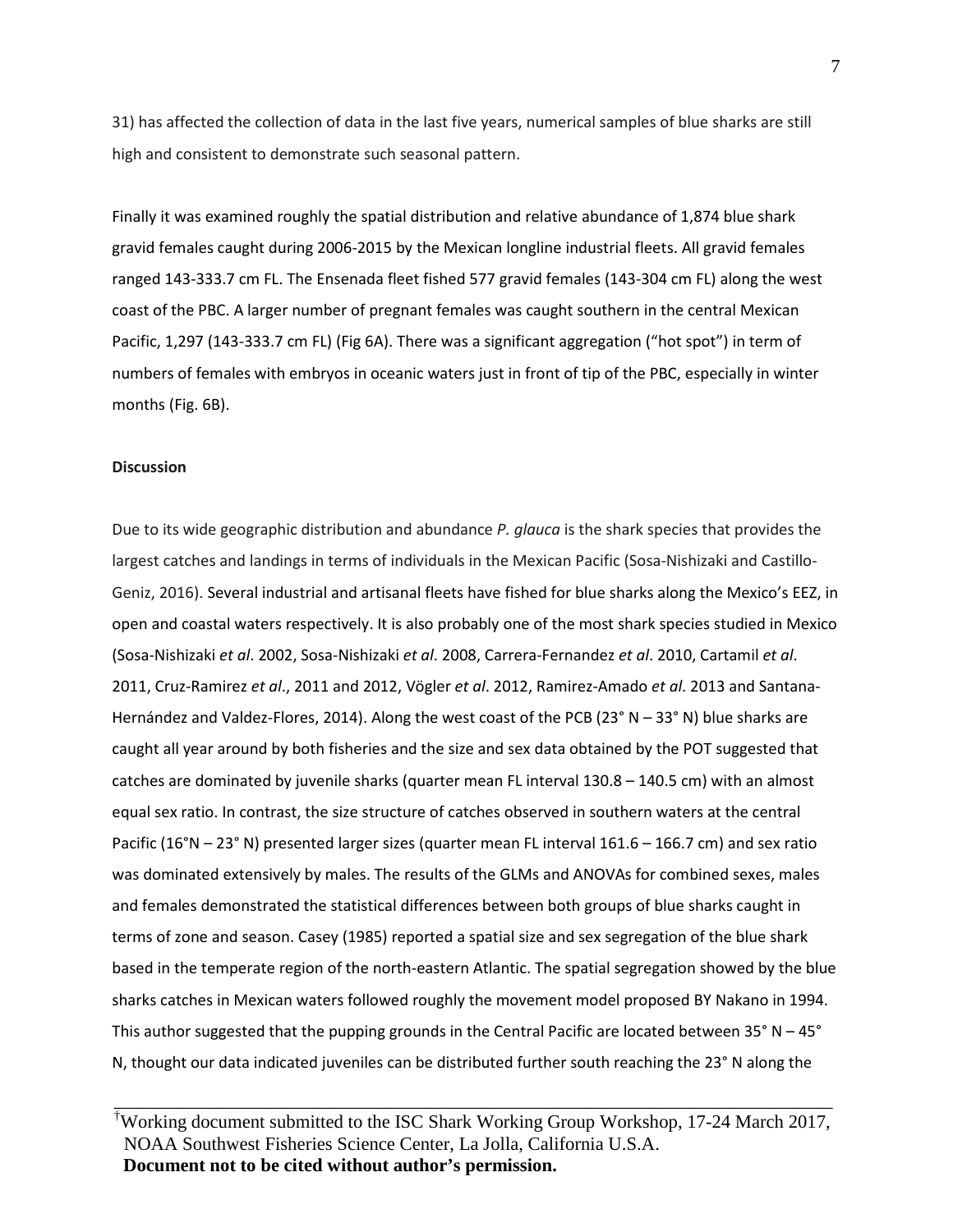west coast of the PBC. Sosa-Nishizaki *et al.* (2002) reported for blue shark caught as by catch in the swordfish fishery a size range of 69 – 250 cm TL but with a notorious mode of 100-109 cm TL, which corresponded to juvenile and immature individuals, smaller to those reported in the present study (males 136.8  $\pm$  0.3 cm FL and females 130.5  $\pm$  0.3 cm FL). Litvinov (2006) using the data of several survey cruises by the Soviet fishery and research vessels in oceanic waters during 1960-1980, observed juveniles aggregations of *P. glauca* distributed in northwestern Africa and other regions with range sizes between 70-116 cm TL, and 60-110 cm TL with almost equally sex ratio. Litvinov (2006) denominated those areas as "kindergartens" for blue sharks. This author also detected aggregations of adult males with similar size composition in oceanic waters as well as in coastal waters which called "males clubs" particularly located near seamounts. The author considered the function or role of those aggregations of blue shark males oriented to the mating. Litvinov (2006) accordingly to the reported by other authors about the presence of small sized blue sharks along the west coast of Mexico, assumed the presence of "kindergartens" in the entire coastal region of the country. Vögler *et al*. (2012) analyzed blue shark catches obtained from two different fishing grounds, the oceanic (1994-1996 and 2000-2002) and coastal-oceanic waters (2003-2009) of the eastern tropical Pacific off Mexico. The blue shark catch size structure data from oceanic waters was dominated by juveniles (63.9%) (n= 2,552) between 2000 and 2002 whereas in coastal waters during the seven years blue shark catches were dominated by adults (n=1,025, 64.9%). The size class 188-202 cm TL was the most representative (males). In their study on the reproductive biology of the blue shark in the west coast of BCS, Carrera-Fernández *et al*. (2010) sampled 1,033 sharks from the coastal artisanal shark fishery, which 41.8% were juvenile males (80 -203 cm TL). The most abundant size class observed in that study was 131-140 cm TL, which correspond to juveniles as well. Thus, the size structure data reported by these authors coincide in general terms with the size data presented in the present study. Sippel *et al.* (2016) conducted a first analysis to understand the stock structure and fleet dynamics using blue shark spatially explicit size and sex data reported by several fleets along the North Pacific Ocean (NPO), including information from the blue shark fished and measured on board the Ensenada longline fleet from 2006-2014. They found that equal female/male proportions of blue sharks in the Central Pacific Ocean (CPO) in Q1, Q2 and Q4 combined with the mean size of both sexes in the NPO being at or above the 50% maturity could be consistent with the mating grounds proposed by Nakano (1994). Also the observations of small individuals through all seasons in the northern Western Pacific Ocean (WPO) and EPO are consistent with parturition. The mean size was smaller in the EPO (~100 cm PCL) than in the northern WPO (~145 cm PCL). The data examined in the

† Working document submitted to the ISC Shark Working Group Workshop, 17-24 March 2017, NOAA Southwest Fisheries Science Center, La Jolla, California U.S.A. **Document not to be cited without author's permission.**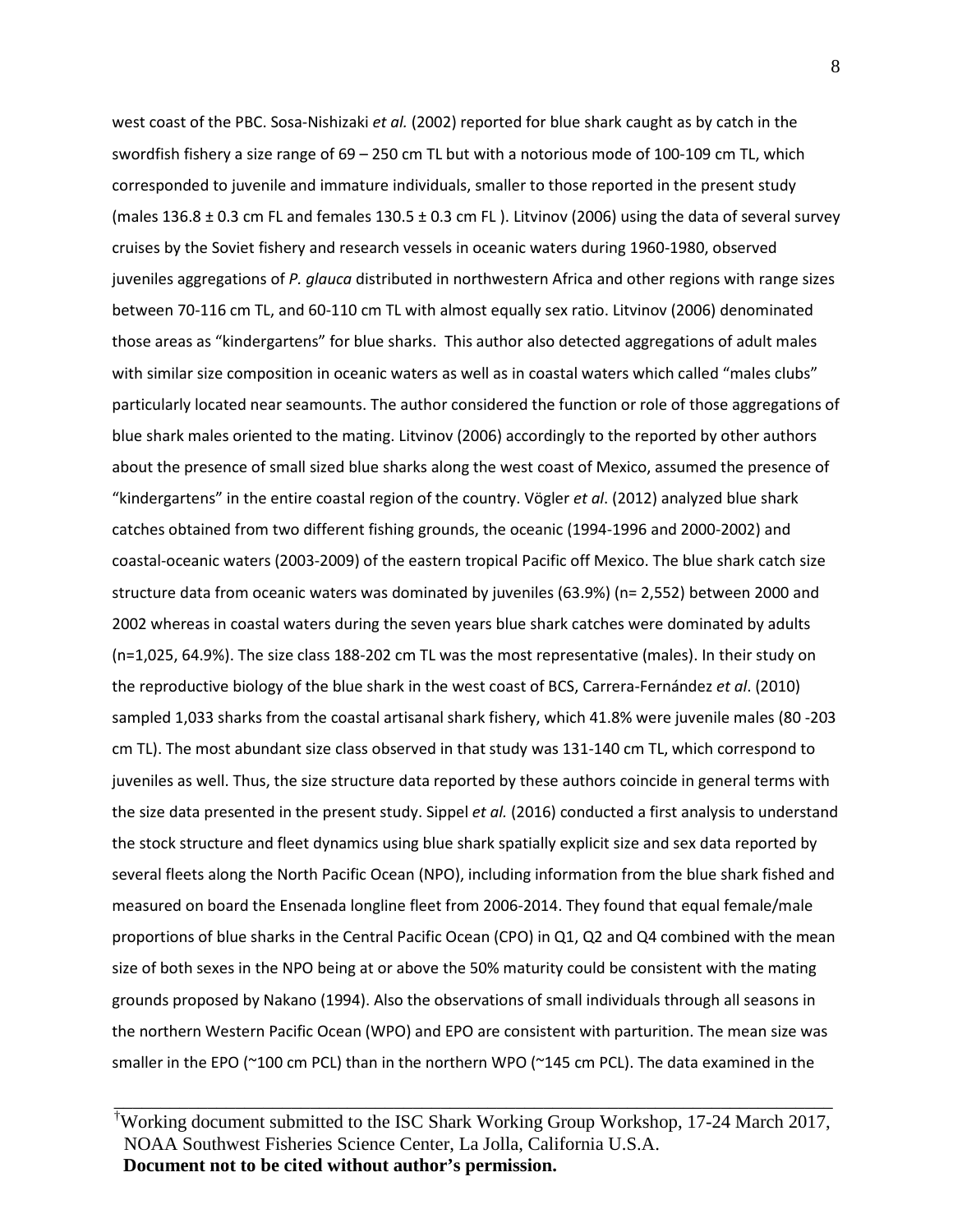present working paper corroborated the results of Sippel *et al.* (2016) in relation with the high proportions of juveniles of both sexes in north EPO and with the presence of larger sharks (mature) during three quarters in CPO. Larger groups of mature males were observed in the catches in the central Mexican Pacific.

The west coast of the PBC (Baja California and Baja California Sur states) is highly influenced by the oceanographic conditions of the California Current, which is considerated as one of the most productive ecosystems in the world (Durazo *et al*. 2010). Hot spots of high biological productivity as Sebastian Vizcaino Bay and the Gulf of Ulloa characterized by the presence of intense seasonally upwellings (Martinez-Fuentes *et al*., 2016; González-Rodríguez et al., 2012) could represented ideal nursery and fast growth areas for blue sharks. According to Vögler *et al*. (2012) the horizontal distribution of blue sharks in the Eastern Tropical Pacific exhibited latitudinal changes that were coupled to the forward and backward movement of subarctic waters, and also with the forward and backward displacements of subtropical waters and tropical waters. The quarterly analysis of the length and sex data of the present study did not show a clearly migration pattern in the blue sharks caught and reported by the observers, but in general the results of the present study coincide with the observations and suggestions of Litvinov (2006) and Vögler *et al*. (2012) on the presence of juveniles aggregations of both sexes in coastal waters (in front of the PBC) and the presence of adult males groups towards oceanic waters. The larger sample size of this study confirmed the year-round presence of those immature and juvenile blue sharks along the PBC. Carvalho *et al.* (2011) in their study on the spatial predictions of blue sharks catch rate and catch probability of juveniles in the southwest Atlantic found that the proportion of juvenile sharks has a positively association with higher latitude, particularly south of 30° S. So the evidence from various sources suggested that blue shark juveniles of both sexes dominate the cooler and highly productive waters of the eastern Pacific.

Eighteen hundred seventy four gravid female blue sharks were caught and documented by observers on board the Ensenada and Mazatlan industrial longline fleets. The general area where those females were fished was between 15° N - 32° N and 106° W – 122° W, which corresponded roughly to the latitude range of the mating grounds proposed by Nakano (1994) in the central North Pacific. Two studies on the blue shark reproductive biology in the west coast of Mexico have been published. The first was conducted by Carrera-Fernández *et al*. (2010) during the period August 2000 – March 2003, and

<sup>†</sup> Working document submitted to the ISC Shark Working Group Workshop, 17-24 March 2017, NOAA Southwest Fisheries Science Center, La Jolla, California U.S.A. **Document not to be cited without author's permission.**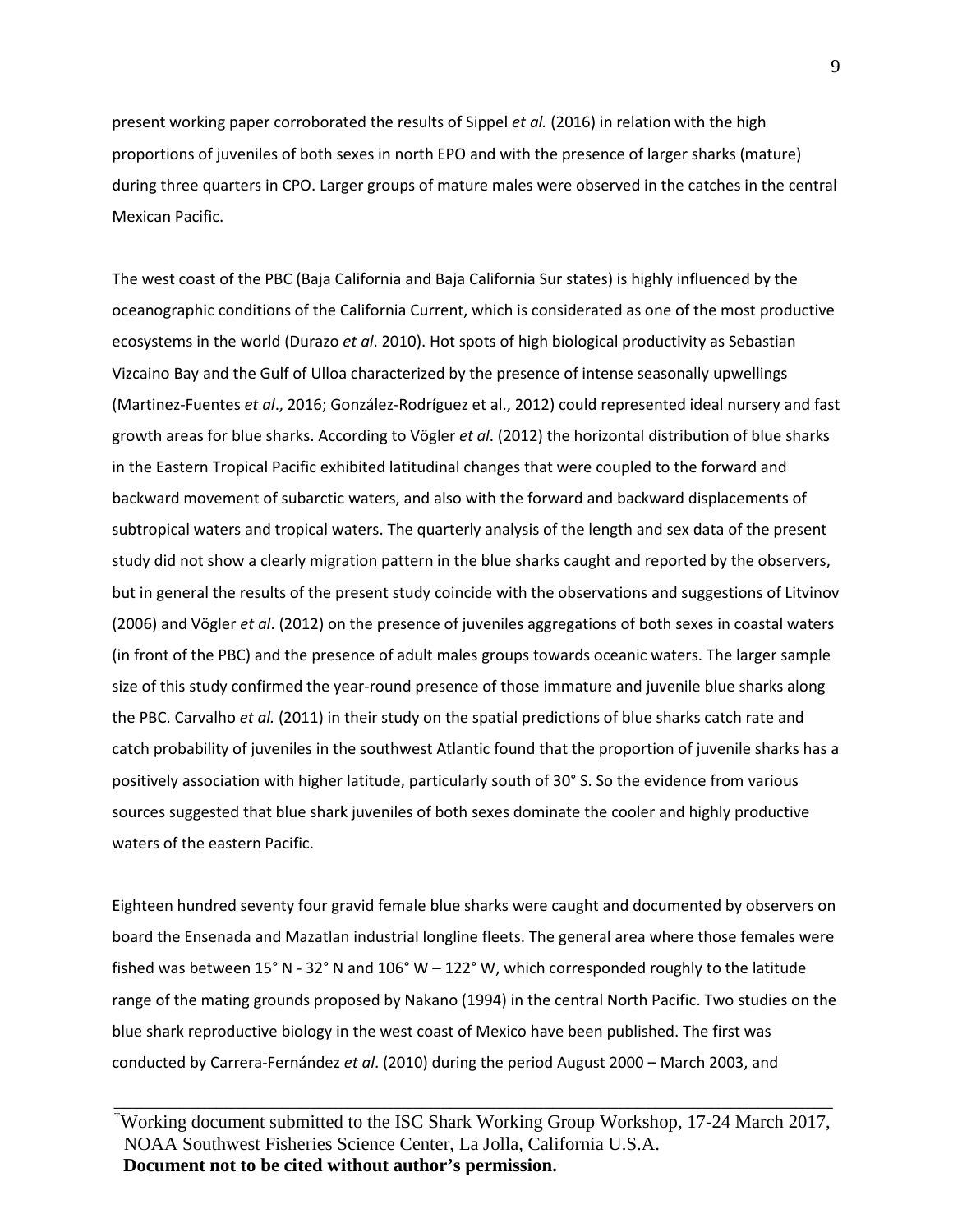recorded 1,033 sharks landed by the artisanal commercial fishery in the west coast of BCS from which 101 females were identified as mature. They examined 37 gravid females, being the smallest pregnant female of 172 cm TL. Size at maturity was calculated at 196 cm TL. Gravid females were caught apparently year-round although the authors did not provide data spatially explicit of those females the coastal fishery grounds of the small artisanal boats are relative near of the "hot spot" area of blue shark gravid females detected in the present work. During April 2006 and April 2007, Cruz-Ramírez *et al.*  (2012) sampled on board of the semi-industrial longline fleet of Manzanillo, in central Mexican Pacific, in coast front Colima, 36 blue shark pregnant females, which ranged 175-274 cm TL. They observed gravid females in May-August. Vögler *et al*. (2012) confirmed the annually presence of pregnant females in the commercial catches within western coastal waters off PBC (22.0° N – 28° N, 111° W – 116° W) and off Colima (16° N – 20°N, 104°W – 107° W). The data provided by the POT indicated that mating occurred in along the northern and central Mexican Pacific coast, but the high aggregation of gravid females at the southern zone of the PBC (21° N – 24° N and 113° W – 114° W) coincide with an area historically characterized as an exceptionally persistent in high concentration of temperature fronts in Mexico's Pacific EEZ (Etnoyer *et al*. 2004).

Blue sharks has a complex and extended migratory pattern around its cosmopolite worldwide spatial distribution, and in the west coast of Mexican Pacific it is not the exception. This work is the first approximation to understand the dynamics and structure of *P. glauca* observed in the catches of the Mexican industrial longline fleets.

#### **Literature**

Akaike, H. 1974. A new look at statistical model identification. IEEE Transactions on Automatic Control AU-19, 716-722.

Cartamil, D., Santana-Morales, O., Escobedo-Olvera, M., Kacev, D., **Castillo-Geniz, J.L.**, Graham, J.B., Rubin, R.D., and Sosa-Nishizaki, O. 2011. The artisanal elasmobranch fishery of the Pacific coast of Baja California, Mexico. *Fisheries Research* 108: 393-403.

Carrera-Fernández, M., Galván-Magaña, F. and Ceballos-Vazquez B. P. 2010. Reproductive biology of the blue Shark *Prionace glauca* (Chondrichthyes: Carcharhinidae) off Baja California Sur, México. Aqua, International Journal of Ichthyology. Vol. 16 (3): 101-110.

† Working document submitted to the ISC Shark Working Group Workshop, 17-24 March 2017, NOAA Southwest Fisheries Science Center, La Jolla, California U.S.A. **Document not to be cited without author's permission.**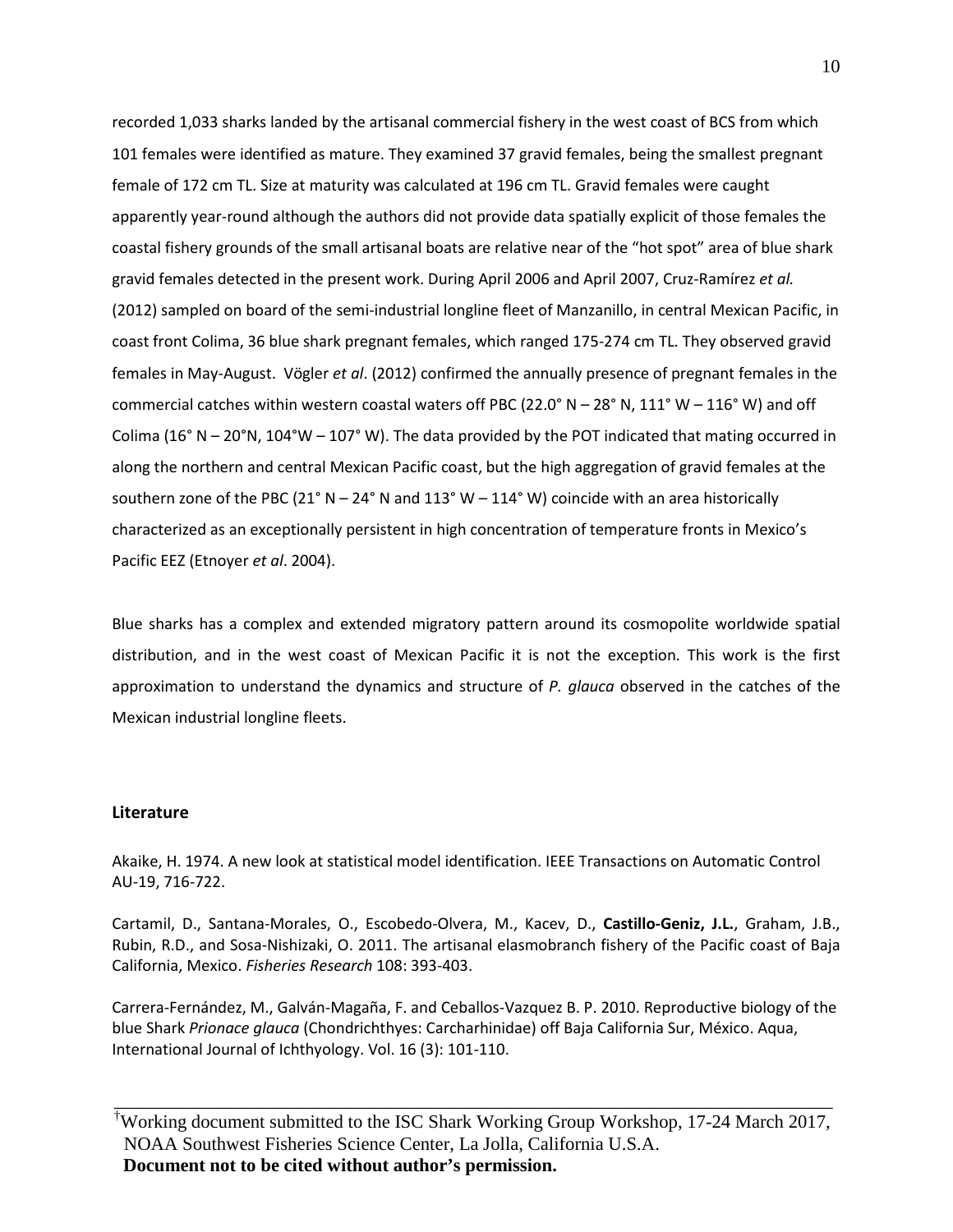Carvalho, F.C., Murie, D.J., Hazin, F.H.V., Hazin, H. G., Leite-Mourato, B., and Burgess, G.H. 2011. Spatial predictions of blue shark (*Prionace glauca*) catch rate and catch probability of juveniles in the Southwest Atlantic. ICES Journal of Marine Science 68 (5), 890-900.

Casey, J.G. 1985. Transatlantic migrations of the blue shark: a case history of cooperative shark tagging. *In*: Stroud, R.H. (Ed.), Proceedings of the First Word Angling Conference. Caped'Adge, France, 12-18 September 1984. International Fish Game Association. Dania Beach, Florida, pp. 253-267.

Castillo-Geniz, J.L., Godinez-Padilla, C.J., Ajas-Terriquez, H.A. y Gonzalez-Ania, L.V. 2014. Catch data for shortfin mako shark reported by fishery observers in the Ensenada and Mazatlan longline fleets from Mexican Pacific in 2006-2014. ISC/14/SHARKWG-3/ noviembre 19-26, 2014,Puerto Vallarta, Jalisco, México. 19 p.

Castro, J. 2011. The Sharks of North America, Oxford University Press, New York. 613 p.

Compagno, L. J. V. 1984. FAO species catalogue. Vol. 4. Sharks of the world. An annotated and illustrated catalogue of sharks species known to date. Parts. 1 & 2. *FAO. Fish. Synop.* (125), Vol. 4: 1-655

Cruz-Ramírez, A., Soriano-Velásquez, S.R., Santana-Hernández, H., Ramírez-Santiago, C.E. and Valdez, J.J. 2012. La pesquería de tiburones oceánicos-costeros en los litorales de Colima, Jalisco y Michoacán. Revista de Biología Tropical , vol. 59 (2): 655-667.

Cruz-Ramírez, A., Soriano-Velásquez, S.R., Santana-Hernández, H., Ramírez-Santiago, C.E. and Acal-Sánchez, D.E. 2012. Aspectos reproductivos del tiburón azul *Prionace glauca* capturado por la flota palangrera de mediana altura del Puerto de Manzanillo, Colima. Ciencia Pesquera 20 (1): 39-48.

Durazo, R., Ramírez-Manguilar, A. M., Miranda, L. E. and Soto-Mardones, L. A. 2010. Climatología de variables hidrográficas. Dinámica del ecosistema pelágico frente a Baja California, 2007. *In*: G. Gaxiola-Castro, R. Durazo, Editors, "*Dinámica del ecosistema pelágico frente a Baja California, 1997-2007. Diez años de investigaciones mexicanas de la Corriente de California*". Secretaría de Medio Ambiente y Recursos Naturales, 25-57 p.

ESRI. 2014. ArcGIS Destop: Release 10.3. Redlands, CA Environmental Systems Research Institure.

Etnoyer, P., Canny, D., Mate, B. and Morgan, L. 2004. Persistent pelagic habitats in the Baja California to Bering Sea (B2B) Ecoregion. Oceanography, Vol. 17, No. 1, 90-101.

Fernandez-Mendez, J.I., Gonzalez-Ania, L.V. and Castillo-Geniz, J.L. 2016. Standardized catch rates for blue Shark (Prionace glauca) in the 2006-2015 Mexican Pacific longline fishery based upon a shark scientific observer program. ISC/16/SHARKWG-1/25. Isc Shark Working Group Workshop, 14-21 November 2016, Busan, South Korea. 18 p.

González-Rodríguez, E., Trasviña-Castro, A.. Gaxiola-Castro, G., Zamudio, L. and Cervantes –Duarte, R. 212. Net primary productivity, upwelling and coastal currents in the Gulf of Ulloa, Baja California, México. Oceanic Science 8, 703-711.

\_\_\_\_\_\_\_\_\_\_\_\_\_\_\_\_\_\_\_\_\_\_\_\_\_\_\_\_\_\_\_\_\_\_\_\_\_\_\_\_\_\_\_\_\_\_\_\_\_\_\_\_\_\_\_\_\_\_\_\_\_\_\_\_\_\_\_\_\_\_\_\_\_\_\_\_\_ † Working document submitted to the ISC Shark Working Group Workshop, 17-24 March 2017, NOAA Southwest Fisheries Science Center, La Jolla, California U.S.A. **Document not to be cited without author's permission.**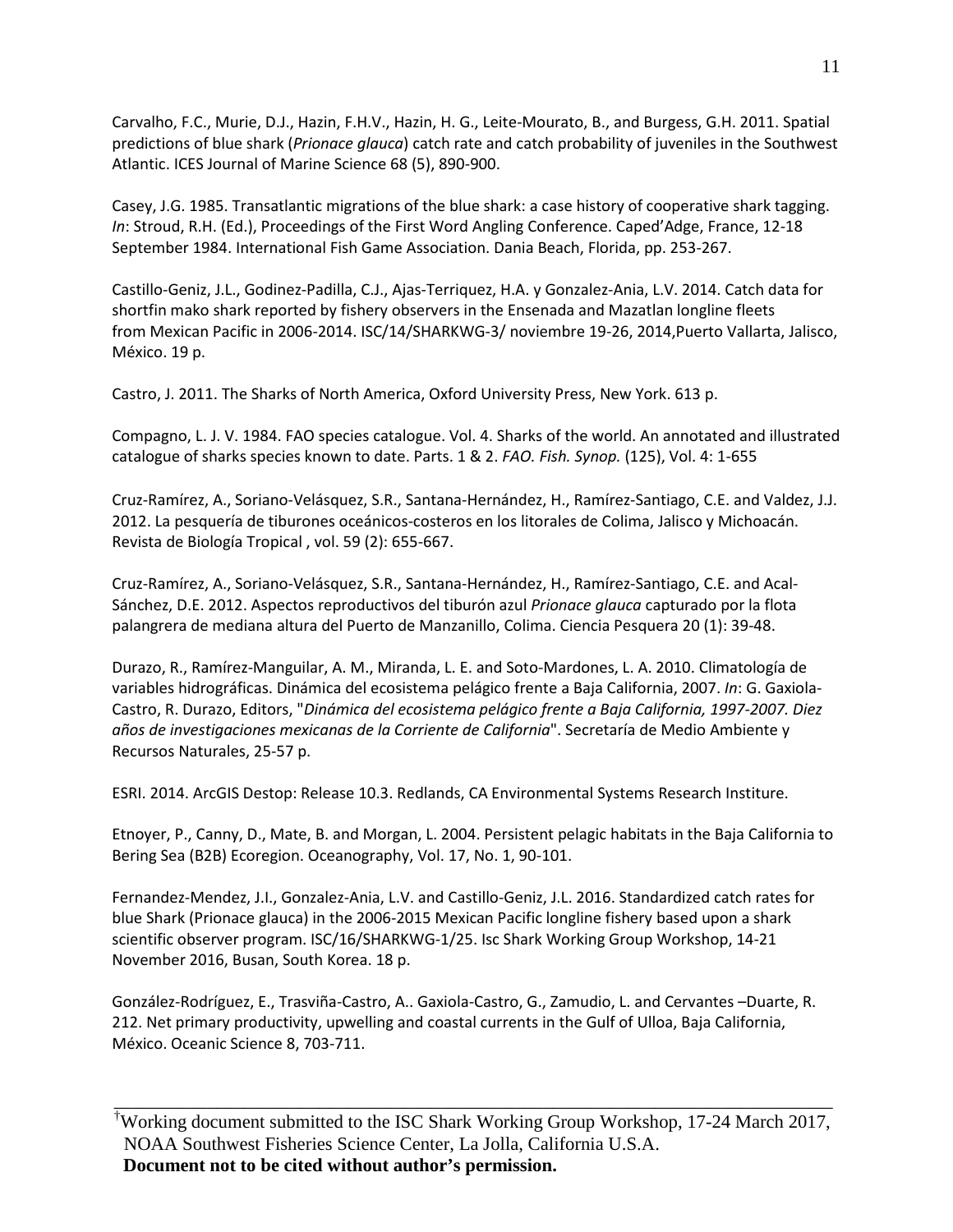Last, P.L. and Stevens, J.D. 1994. Sharks and Rays of Australia. CSIRO, Collingwood, Victoria, Australia.

Litvinov, F.F. 2006. On the role of dense aggregations of males and juveniles in the functional structure of the range of the blue shark *Prionace glauca*. Journal of Ichthyology, vol. 46 (8): 613-624.

Martínez-Fuentes, L.M., Gaxiola-Castro, G., Gomze-Ocampo, E. and Kahru, M. 2016. Effects of interanual events (1997-2012) on the hydrography and phytoplanckton biomass of Sebastian Vizcaíno Bay. Ciencias Marinas 42 (2): 81-97.

McCullagh, P., J.A. Nelder. 1989. Generalized Linear Models, 2nd edition. Chapman and Hall, London.

Nakano, H. 1994. Age, reproduction and migration of blue shark in the North Pacific Ocean. Bulletin of the National Research Institute of Far Seas Fisheries 31, 141-256.

Nakano, H., and J. D. Stevens.2008. The biology and ecology of the blue shark. 141-150 *In*: M. Camhi and E.K. Pikitch (eds.). Sharks of the Open Ocean, Blackwell,Oxford.

R Core Team. 2016. R: A language and environment for statistical computing. R Foundation for Statistical Computing, Viena, Austraia. URL://www.R-project.org/.

Ramirez-Amado, S.R., Cartamil, D., Galvan-Magaña, F., Gonzalez-Barba, G., Graham, J.B., Carrera-Fernandez, M., Escobar-Sanchez, O., Sosa-Nishizaki, O. and Rochin-Alamillo, A. 2013. The artisanal elasmobranch fishery of the Pacific coast of Baja California Sur, Mexico, management implications. Scientia Marina 77 (3): 473-487.

SAGARPA. 2007. Norma Oficial Mexicana PROY-NOM-029-PESC-2006, Pesca Responsable de Tiburones y Rayas, Especificaciones para su Aprovechamiento. Diario Oficial de la Federación (Federal Gazette) February 14, 2006.

Santana-Hernandez, H. and Valdez-Flores, J. 2014. Pelágicos mayores obtenidos por la flota palangrera de mediana altura del puerto de Manzanillo, Colima. Instituto Nacional de Pesca. 64 p.

Sippel, T., Semba, Y., Carvalho, F., Castillo-Geniz, J.L., Tsai, W., Kwon, Y., Chen, Y. and Kohin, S. 2016. Size and structure of blue shark in the North Pacific Ocean. ISC/16/SHARKWG-1/.

Strasburg, D.W. 1958. Distribution, abundance, and habits of pelagic sharks in the Central Pacific Ocean. Fisheries Bulletin 138, 335-361.

Sosa-Nishizaki, O. 2011. Unofficial blue Shark catches estimations for the Mexican Pacific (1976-2011). Working document submitted to the ISC Shark Working Group Workshop, 7 January – 14 January 2013.ISC/13/SHARKWG-1/0. NOAA Southwest Fisheries Science Center, La Jolla, California U.S.A, 11 p.

Sosa-Nishizaki, O., Furlong-Estada, E., Reyes-Gonzalez, J.A. and Pérez-Jiménez, J.C. 2002. Blue Shark (*Prionace glauca*) fishery in Baja California, Mexico: An example of artisanal and middle scale fisheries

\_\_\_\_\_\_\_\_\_\_\_\_\_\_\_\_\_\_\_\_\_\_\_\_\_\_\_\_\_\_\_\_\_\_\_\_\_\_\_\_\_\_\_\_\_\_\_\_\_\_\_\_\_\_\_\_\_\_\_\_\_\_\_\_\_\_\_\_\_\_\_\_\_\_\_\_\_ † Working document submitted to the ISC Shark Working Group Workshop, 17-24 March 2017, NOAA Southwest Fisheries Science Center, La Jolla, California U.S.A. **Document not to be cited without author's permission.**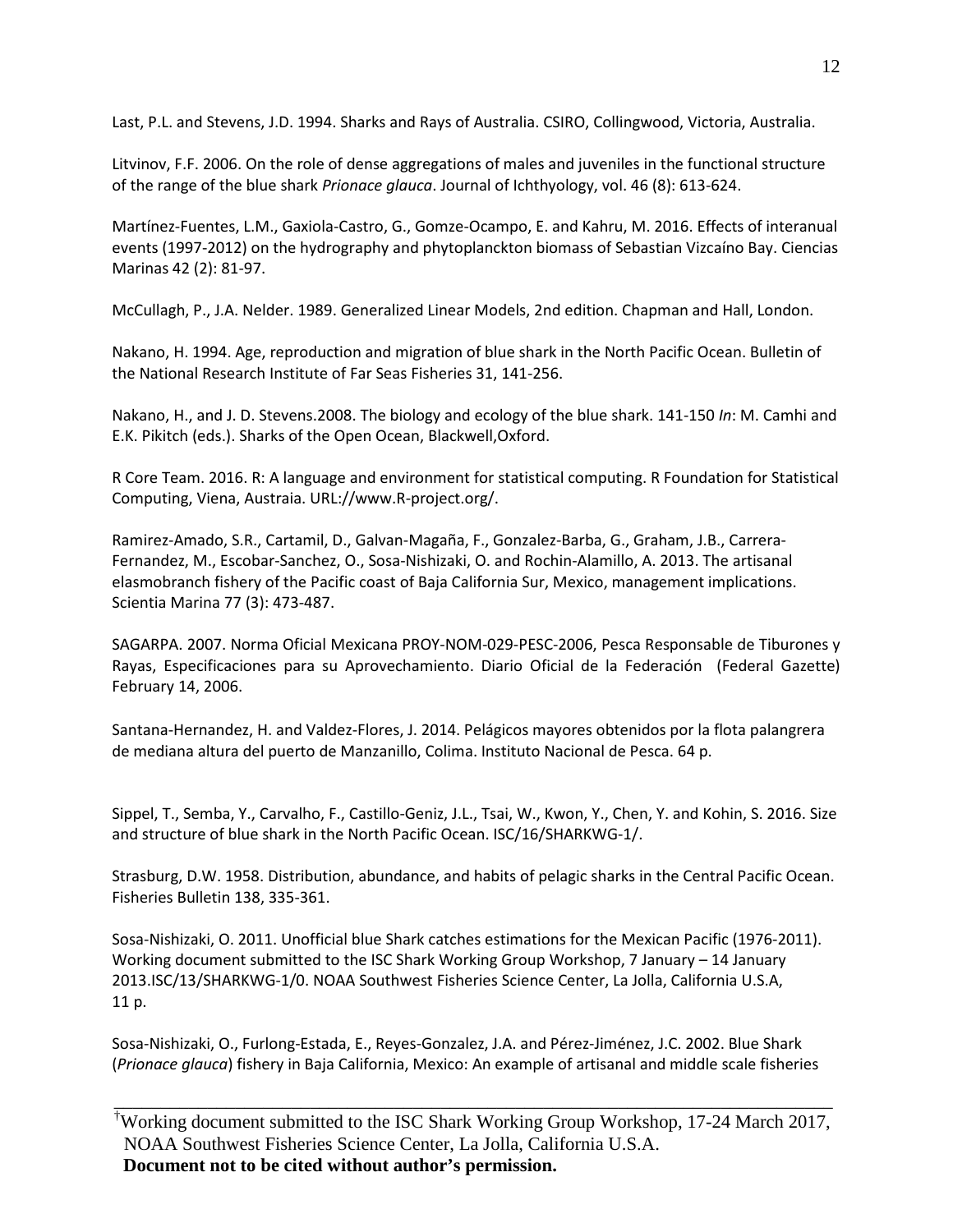interaction. Northwest Atlantic Fisheries Organization, NAFO SCR Doc 02/140. 1-6 pp.

Sosa-Nishizaki, 0., Márquez-Farias, J.F. and Villavicencio-Garayzar, C.J. 2008. Case study: Pelagic shark fisheries along the west coast of Mexico, 274-282 *In*: *Sharks of the Open Ocean: Biology, Fisheries and Conservation*. *Fish and Aquatic Resources Series,* Volume 13. Edited by Merry D. Camhi, Ellen K. Pikitch, *and*, Elizabeth A. Babcock. Oxford (United Kingdom) and Ames (Iowa): Blackwell. 502 p.

Sosa-Nishizaki, O. and Castillo-Geniz, J.L. 2016. Blue Shark catches estimations for the Mexican Pacific (1976-2014). Working document submitted to the ISC Shark Working Group Workshop, 14-21 November 2016, Busan, South Korea ISC/16/SHARKWG-1/0.

Stevens, J. 2009. *Prionace glauca*. The IUCN Red List of Threatened Species 2009: e.T39381A10222811. [http://dx.doi.org/10.2305/IUCN.UK.2009-2.RLTS.T39381A10222811.en.](http://dx.doi.org/10.2305/IUCN.UK.2009-2.RLTS.T39381A10222811.en)Downloaded on**07 March 2017**.

Tovar-Avila, J., Gonzalez-Ania, L.V., Liedo-Galindo, A. and Marquez-Farias, J.F. 2011. Outline of new available catch and effort data of pelagic sharks caught by the Mexican Shark longline fishery in the North Pacific. ISC/11/SHARKWG-1/8. ISC Shark Working Group Workshop, 18-20 March 2011, Shimizu, Japan. 10 p.

Vögler, R., Beier, E., Ortega-García, S., Santana-Hernández, H., and Valdez-Flores, J.J. 2012. Ecological patterns, distribution and population structure of *Prionace glauca* (Chondrichthyes: Carcharhinidae) in the tropical-subtropical transition zone of the north-eastern Pacific. Marine environmental research 73, 37-52.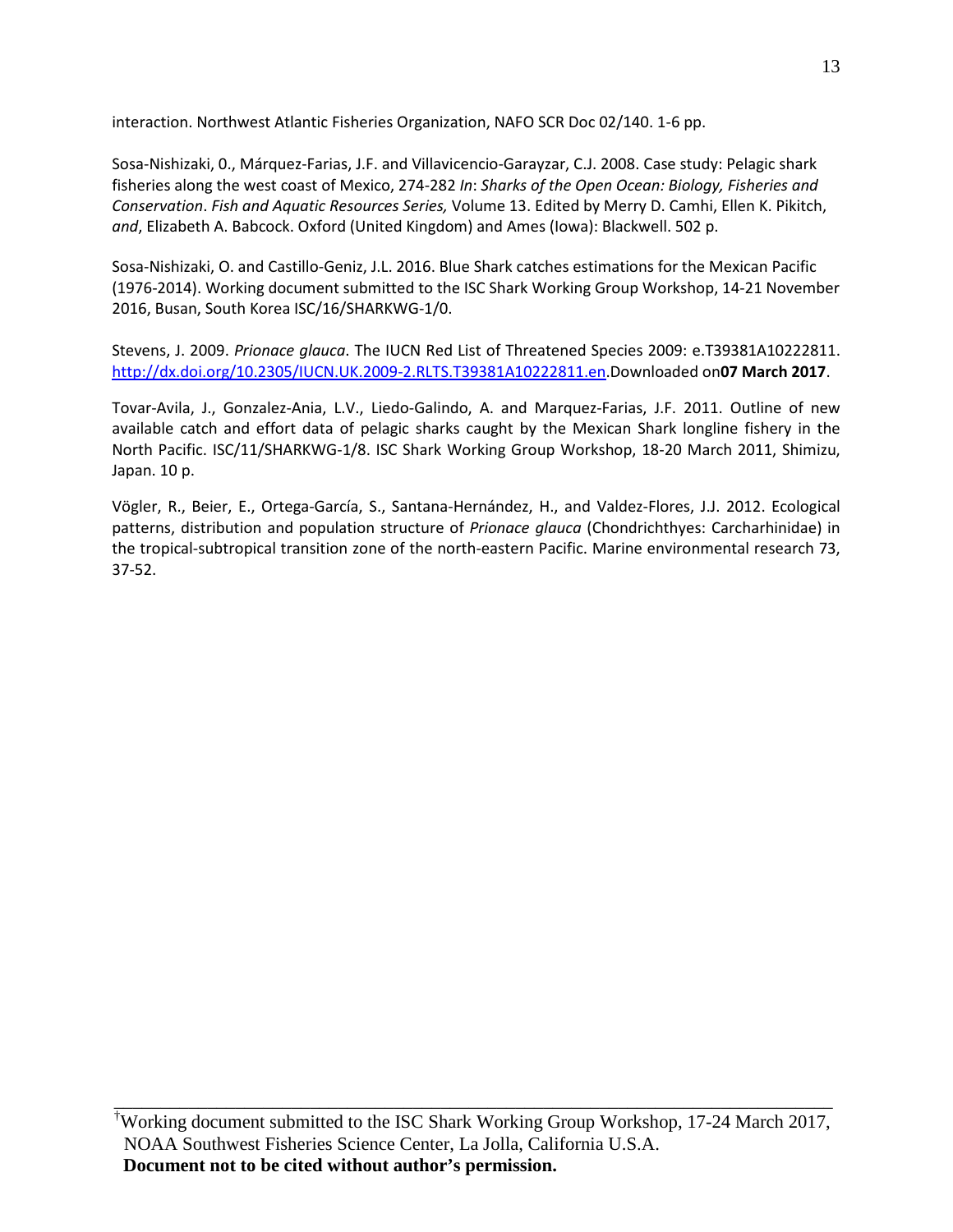Table 1. Number of commercial fishery trips and sets observed by the Mexican shark observer program that operated onboard of the longline industrial fleets during 2006-2016, along the northern and central Mexican Pacific coast.

| Year | No.          | No.         | No. Trips    | No. Sets     | % Sets       |
|------|--------------|-------------|--------------|--------------|--------------|
|      | <b>Trips</b> | <b>Sets</b> | <b>Obser</b> | <b>Obser</b> | <b>Obser</b> |
| 2006 | 462          | 6316        | 46           | 326          | 5.2          |
| 2007 | 191          | 2138        | 88           | 885          | 41.4         |
| 2008 | 445          | 6086        | 72           | 706          | 11.6         |
| 2009 | 271          | 3034        | 37           | 447          | 14.7         |
| 2010 | 401          | 5356        | 51           | 884          | 16.5         |
| 2011 | 428          | 5815        | 30           | 480          | 8.3          |
| 2012 | 419          | 5665        | 5            | 99           | 1.7          |
| 2013 | 422          | 5784        | 21           | 342          | 5.9          |
| 2014 | 444          | 5936        | 34           | 574          | 9.7          |
| 2015 | 535          | 7196        | 24           | 314          | 4.4          |
| 2016 | 425          | 5433        | 11           | 38           | 0.7          |

Table 2. Number of commercial fishery trips and sets observed by the Mexican shark observer program that operate onboard of the longline industrial fleets during 2006-2016, along the northern and central Pacific coast.

|      |                                           | Ensenada Fleet |                   | <b>Mazatlan Fleet</b> |                       |                   |  |
|------|-------------------------------------------|----------------|-------------------|-----------------------|-----------------------|-------------------|--|
| Año  | <b>Total No.</b><br><b>Total No. Sets</b> |                | % Sets            | Total No.             | <b>Total No. Sets</b> | % Sets            |  |
|      | <b>Sets</b>                               | blue shark     | <b>Blue shark</b> | <b>Sets</b>           | blue shark            | <b>Blue shark</b> |  |
| 2006 | 116                                       | 112            | 96.6              | 215                   | 183                   | 85.1              |  |
| 2007 | 474                                       | 463            | 97.7              | 569                   | 530                   | 93.1              |  |
| 2008 | 319                                       | 297            | 93.1              | 454                   | 439                   | 96.7              |  |
| 2009 | 124                                       | 113            | 91.1              | 333                   | 320                   | 96.1              |  |
| 2010 | 149                                       | 146            | 98.0              | 749                   | 695                   | 92.8              |  |
| 2011 | 128                                       | 125            | 97.7              | 414                   | 364                   | 87.9              |  |
| 2012 | 34                                        | 34             | 100.0             | 65                    | 65                    | 100.0             |  |
| 2013 | 181                                       | 178            | 98.3              | 212                   | 196                   | 92.5              |  |
| 2014 | 276                                       | 270            | 97.8              | 302                   | 267                   | 88.4              |  |
| 2015 | 243                                       | 234            | 96.3              | 74                    | 66                    | 89.2              |  |

† Working document submitted to the ISC Shark Working Group Workshop, 17-24 March 2017, NOAA Southwest Fisheries Science Center, La Jolla, California U.S.A. **Document not to be cited without author's permission.**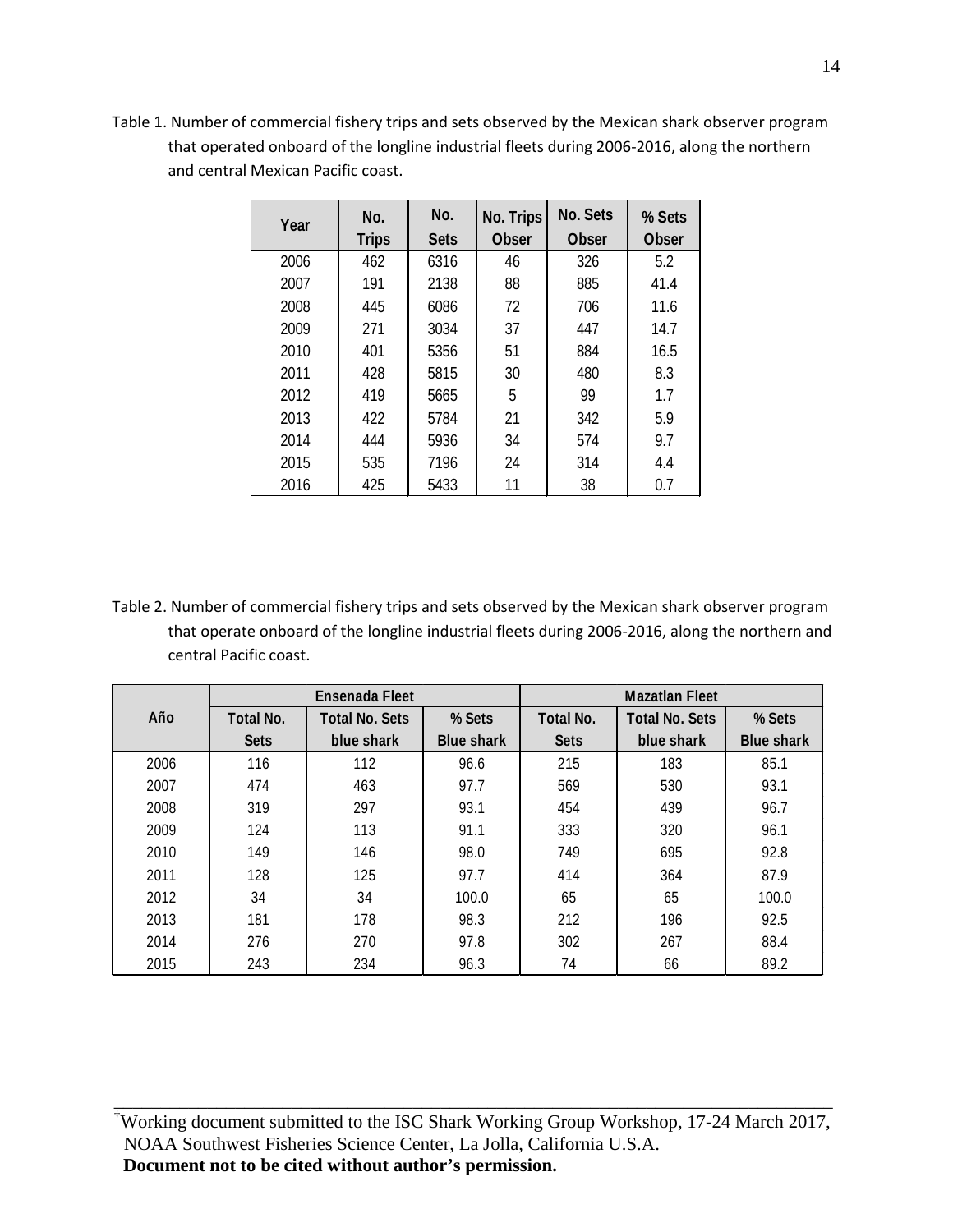|                |       | North zone |              | South zone |           |              |  |
|----------------|-------|------------|--------------|------------|-----------|--------------|--|
| Combined sexes | Mean  | <b>SD</b>  | $\mathsf{n}$ | Mean       | <b>SD</b> | $\mathsf{n}$ |  |
| Quarter 1      | 132.5 | 33.6       | 7369         | 161.6      | 22.4      | 14111        |  |
| Quarter 2      | 130.8 | 40.3       | 5788         | 166.7      | 23.4      | 14815        |  |
| Quarter 3      | 140.5 | 39.0       | 3450         | 164.9      | 24.0      | 6413         |  |
| Ouarter 4      | 134.9 | 30.6       | 8037         | 165.8      | 23.5      | 11820        |  |
| <b>Males</b>   |       |            |              |            |           |              |  |
| Quarter 1      | 135.3 | 33.6       | 3304         | 160.5      | 21.5      | 11469        |  |
| Quarter 2      | 133.9 | 40.7       | 3678         | 166.1      | 21.6      | 11346        |  |
| Quarter 3      | 145.2 | 37.4       | 2578         | 161.9      | 21.3      | 4900         |  |
| Quarter 4      | 135.2 | 31.0       | 4162         | 162.9      | 22.4      | 9131         |  |
| Females        |       |            |              |            |           |              |  |
| Quarter 1      | 130.2 | 33.5       | 4065         | 166.7      | 25.0      | 2642         |  |
| Ouarter 2      | 125.3 | 38.9       | 2110         | 168.7      | 28.2      | 3469         |  |
| Quarter 3      | 126.5 | 40.1       | 872          | 174.8      | 29.0      | 1513         |  |
| Quarter 4      | 134.7 | 30.1       | 3875         | 175.8      | 24.7      | 2689         |  |

Table 3. Means quarterly estimated of the size of the blue sharks caught and measured in both longline industrial fleets which operated along the north and central Mexican Pacific during 2006-2015, from data reported by observers (POT).

<sup>†</sup>Working document submitted to the ISC Shark Working Group Workshop, 17-24 March 2017, NOAA Southwest Fisheries Science Center, La Jolla, California U.S.A. **Document not to be cited without author's permission.**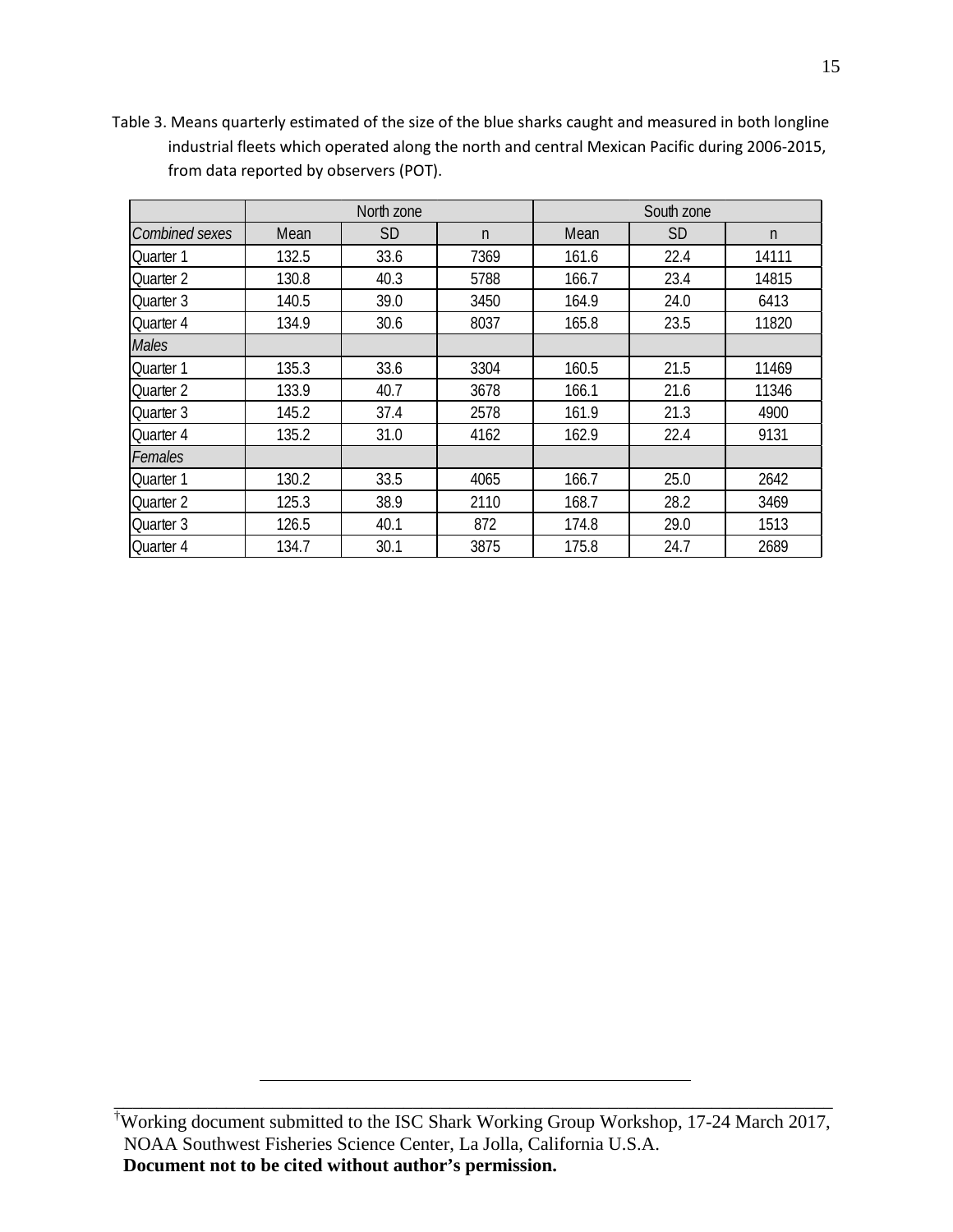Table 4. Values of the Akaike Information Criterion (AIC) for the GLM models tried (combined sexes, males and females).

| Sex                   | <b>Error distributions</b><br>and (link functions) | df | <b>AIC</b>   |
|-----------------------|----------------------------------------------------|----|--------------|
|                       | Gamma (inverse)                                    |    | $-41,015.09$ |
| <b>Combined sexes</b> | Gamma (log)                                        | 9  | $-33,717.27$ |
|                       | Poisson (log)                                      | 9  | 319,547.16   |
|                       | Gaussian(identity)                                 | 9  | 681,724.62   |
|                       | Gamma (inverse)                                    | 9  | $-36,068.52$ |
| <b>Males</b>          | Gamma (log)                                        | 9  | $-31,289.16$ |
|                       | Poisson (log)                                      | 9  | 218,440.19   |
|                       | Gaussian(identity)                                 | 9  | 474,013.46   |
|                       | Gamma (inverse)                                    | 9  | $-6,836.719$ |
| <b>Females</b>        | Gamma (log)                                        | 9  | $-4,819.287$ |
|                       | Poisson (log)                                      | 9  | 99,142.875   |
|                       | Gaussian(identity)                                 | 9  | 205,656.40   |

<sup>†</sup>Working document submitted to the ISC Shark Working Group Workshop, 17-24 March 2017, NOAA Southwest Fisheries Science Center, La Jolla, California U.S.A. **Document not to be cited without author's permission.**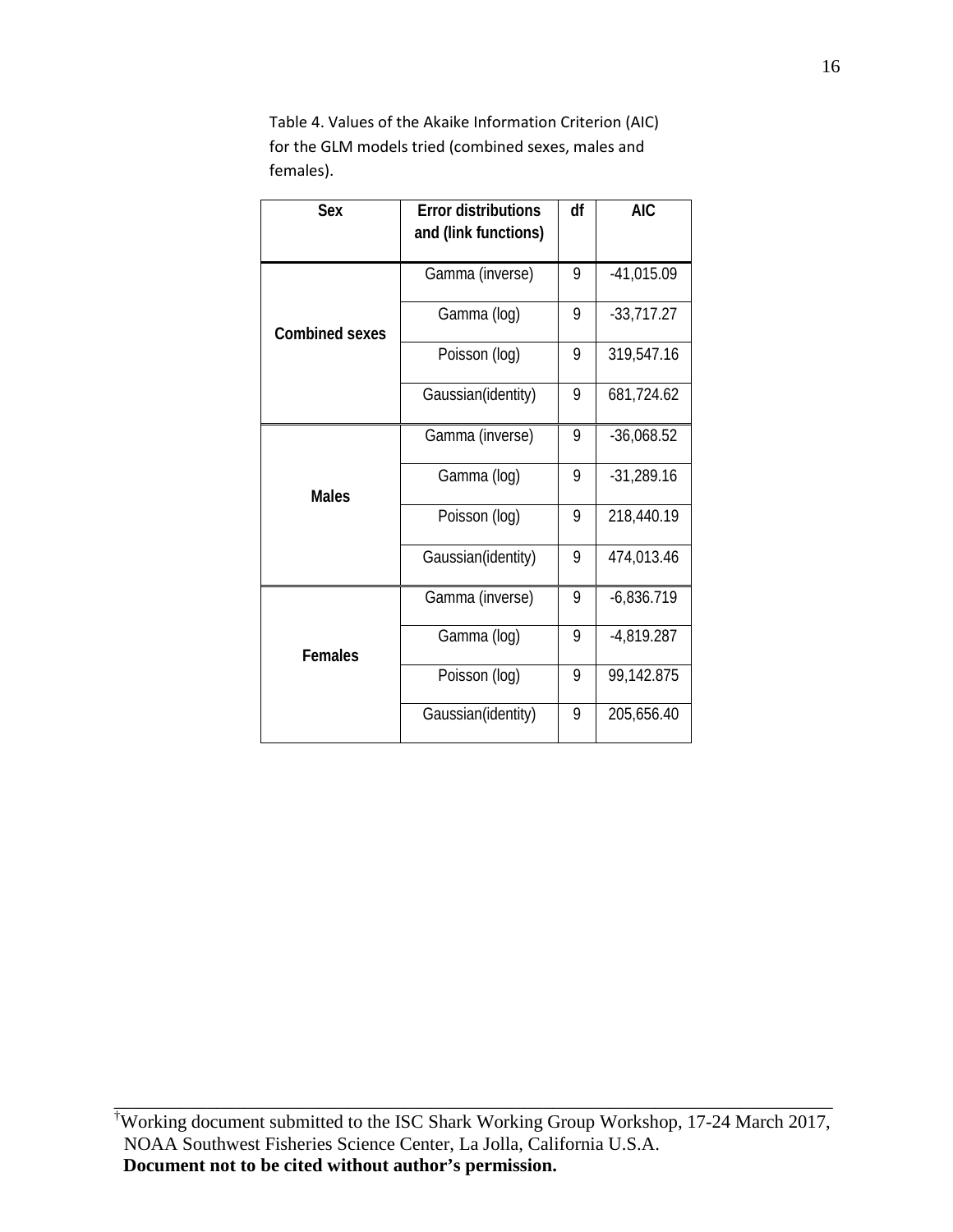| Sex               | <b>Terms</b>  | Df             | Deviance | Resid. Df. | Resid. Dev. | F value   | Pr(F)          |
|-------------------|---------------|----------------|----------|------------|-------------|-----------|----------------|
| Combined<br>sexes | Null          |                |          | 71,802     | 3,321.524   |           |                |
|                   | Quarter       | $\mathfrak{Z}$ | 13.5314  | 71,799     | 3,307.993   | 122.86    | $\overline{0}$ |
|                   | Zone          | 1              | 669.1521 | 71,798     | 2,638.841   | 18,226.96 | $\overline{0}$ |
|                   | Quarter: Zone | 3              | 10.8534  | 71,795     | 2,627.987   | 98.54     | $\mathbf 0$    |
|                   | Null          |                |          | 50,567     | 1,912.526   |           |                |
| <b>Males</b>      | Quarter       | $\mathfrak{Z}$ | 5.5476   | 50,564     | 1,906.979   | 58.811    | $\mathbf 0$    |
|                   | Zone          | 1              | 300.1866 | 50,563     | 1,606.792   | 9,546.993 | $\mathbf 0$    |
|                   | Quarter: Zone | 3              | 12.6564  | 50,560     | 1,594.136   | 134.173   | $\mathbf 0$    |
| <b>Females</b>    | Null          |                |          | 21,234     | 1,388.350   |           |                |
|                   | Quarter       | $\mathfrak{Z}$ | 16.2065  | 21,231     | 1,372.144   | 114.296   | $\mathbf 0$    |
|                   | Zone          | 1              | 378.3833 | 21,230     | 993.760     | 8,005.655 | $\mathbf 0$    |
|                   | Quarter: Zone | 3              | 3.7345   | 21,227     | 990.026     | 26.338    | $\mathbf 0$    |

Table 5. Analysis of Deviance (ANOVA) of GLM models for FL of combined sexes, males and females.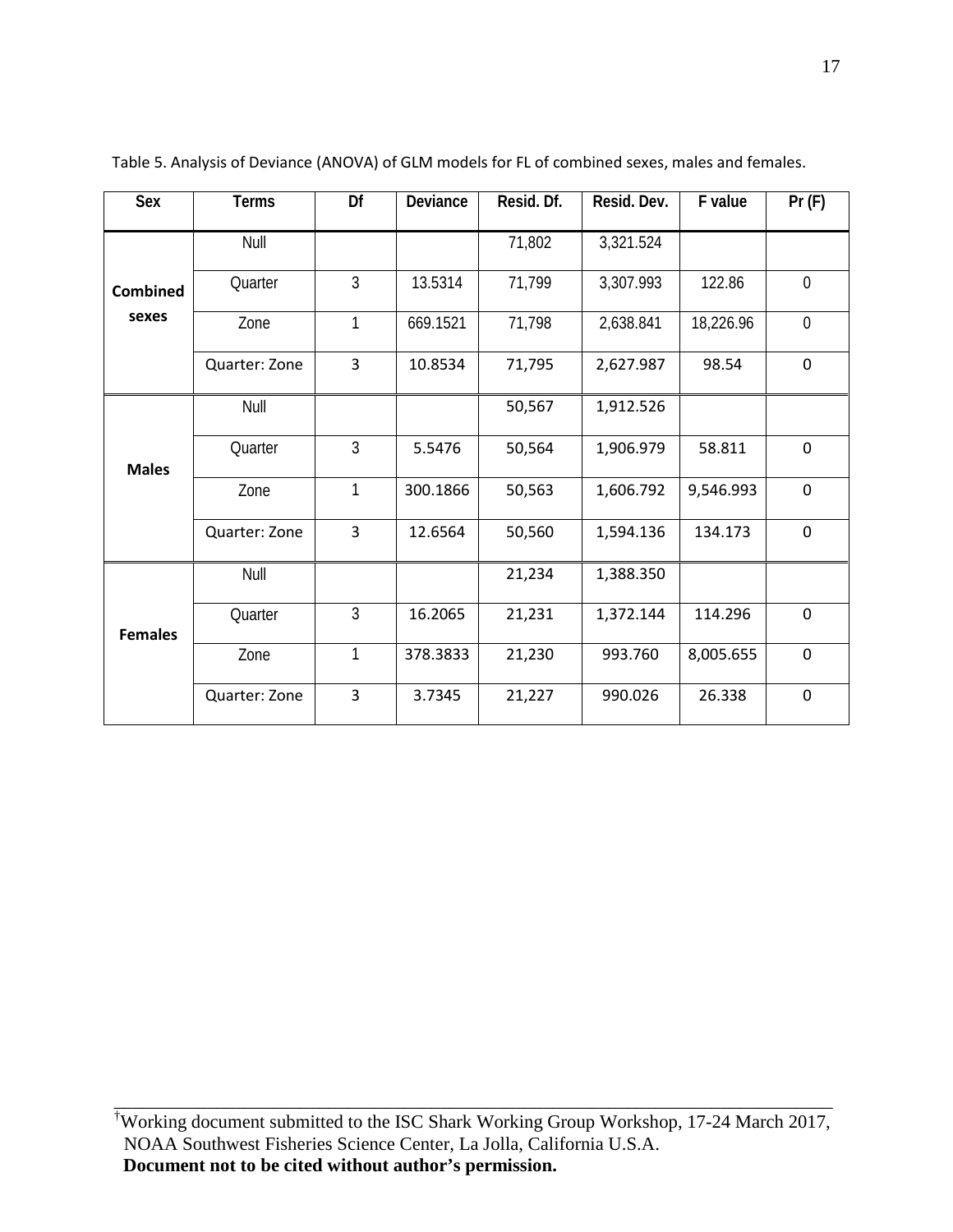

Figure 1. A) Fishing sets conducted by the industrial longline fleets in the Mexican Pacific registered by on board observers during 2006-2015; B) Sets with blue shark catches by fleet (Dark triangles representing Ensenada port-based fleet sets and green circles Mazatlan port-based fleet sets).

<sup>†</sup> Working document submitted to the ISC Shark Working Group Workshop, 17-24 March 2017, NOAA Southwest Fisheries Science Center, La Jolla, California U.S.A. **Document not to be cited without author's permission.**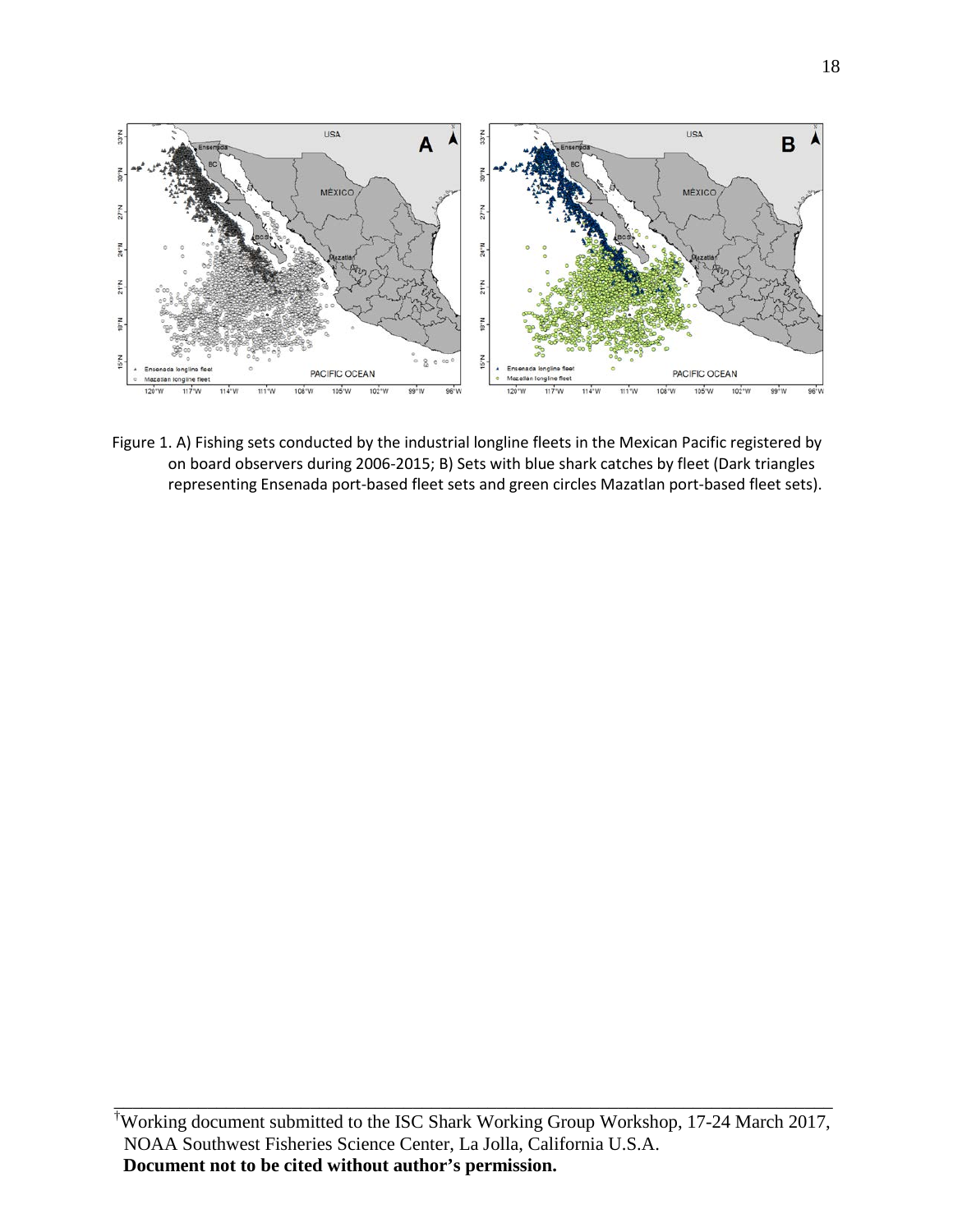

Figure 2. Sex-length frequency distributions of blue sharks caught in the Mexican Pacific; A) Ensenada, BC port-based fleet; B) Mazatlan, Sinaloa port-based fleet.

<sup>†</sup> Working document submitted to the ISC Shark Working Group Workshop, 17-24 March 2017, NOAA Southwest Fisheries Science Center, La Jolla, California U.S.A. **Document not to be cited without author's permission.**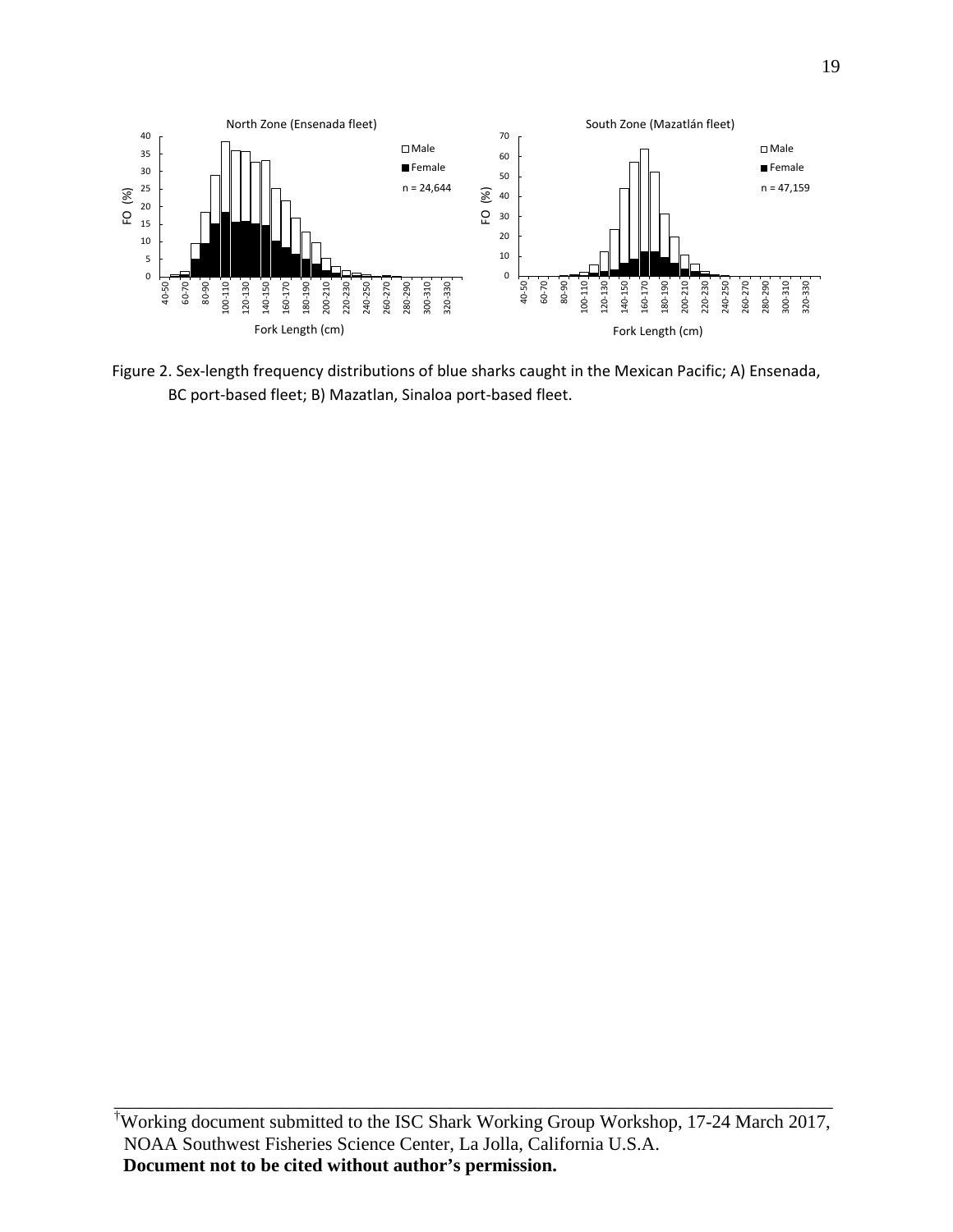

Figure 3. Sex-length frequency distribution of blue sharks caught during each quarter of 2006-2015 by the Ensenada port-based fleet in the north region (A-D) and the Mazatlan port-based fleet in the southern region (E-H).

† Working document submitted to the ISC Shark Working Group Workshop, 17-24 March 2017, NOAA Southwest Fisheries Science Center, La Jolla, California U.S.A. **Document not to be cited without author's permission.**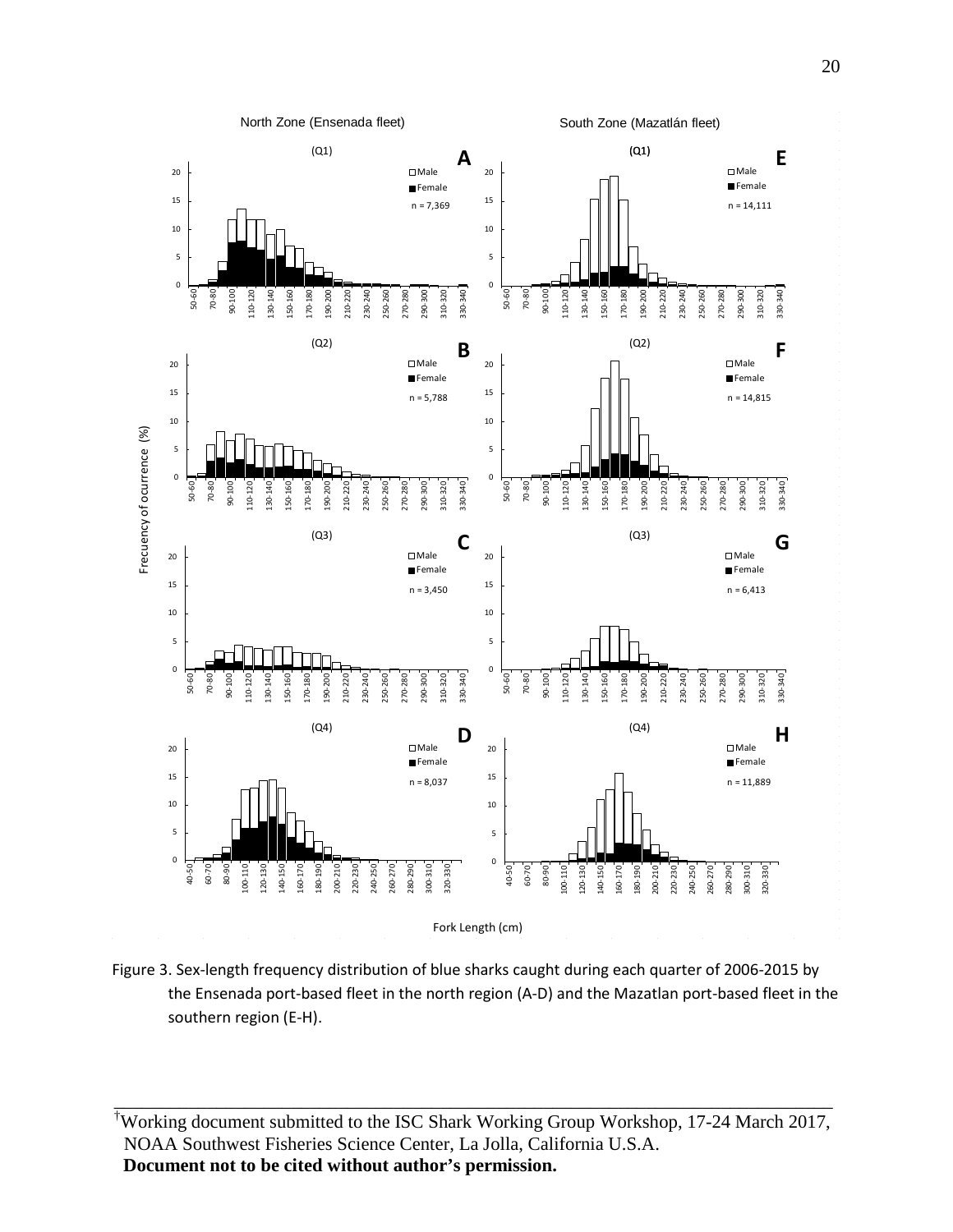

Figure 4. Blue shark quarterly mature and immature proportions (combined sexes) from north (Ensenada longline fleet) and south (Mazatlan longline fleet) fisheries regions (2006-2015).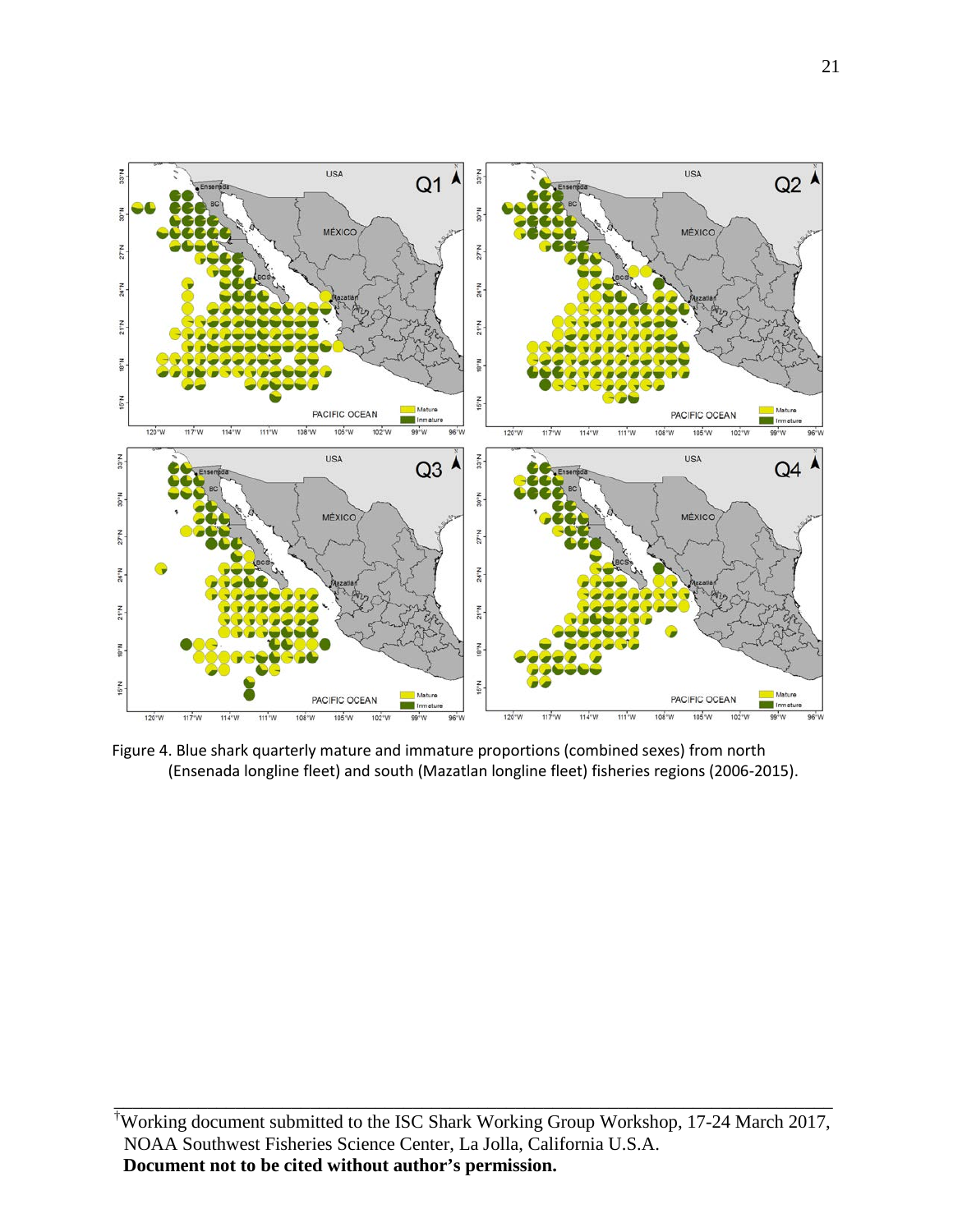

Figure 5. Blue shark quarterly males and females proportions from northern (Ensenada longline fleet) and southern (Mazatlan longline fleet) fisheries regions (2006-2015).